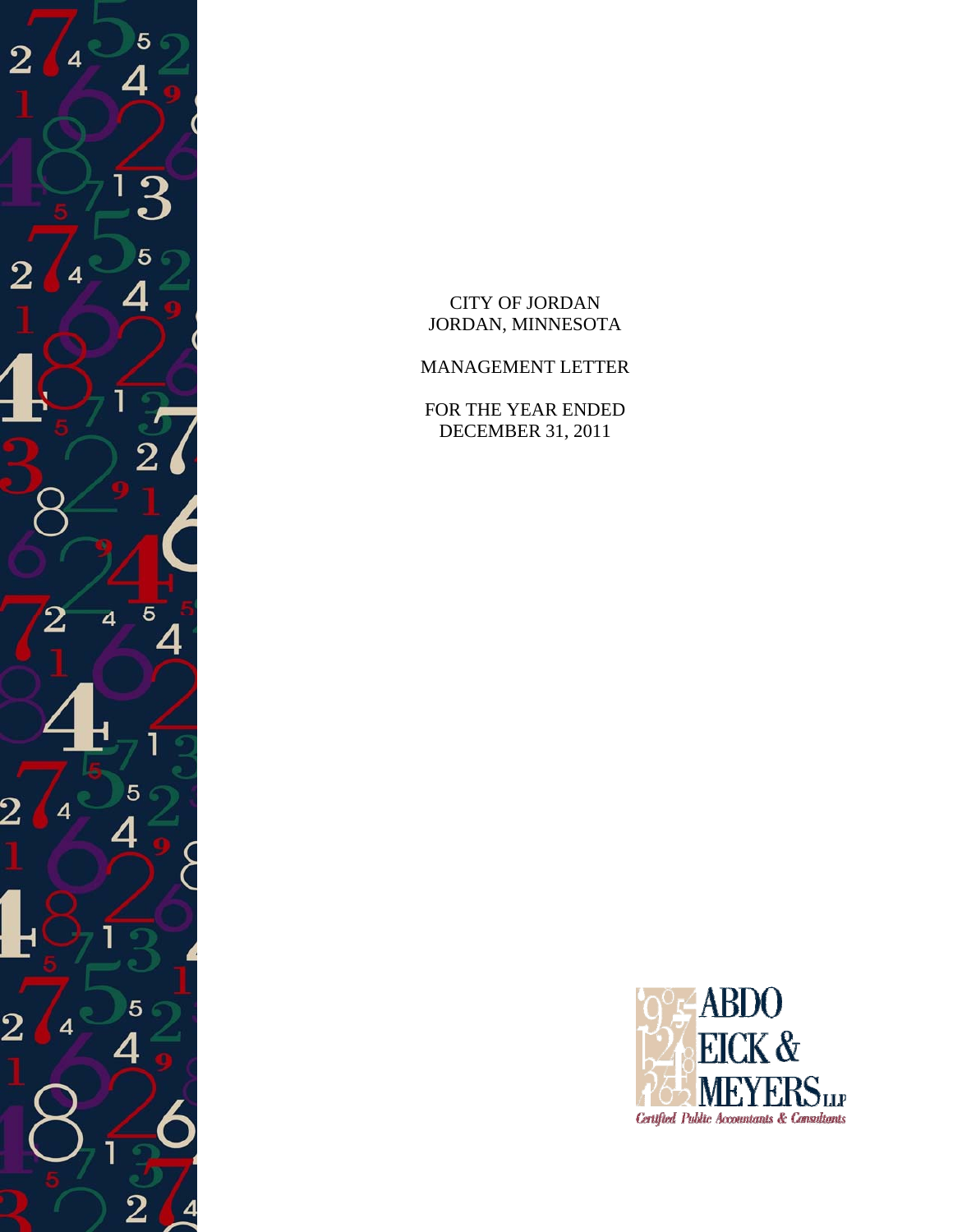

Certified Public Accountants & Consultants

11 Civic Center Plaza Suite 300 P.O. Box 3166 Mankato, MN 56002-3166

Management, Honorable Mayor, and City Council City of Jordan, Minnesota

We have audited the financial statements of the governmental activities, the business-type activities, each major fund and the aggregate remaining fund information of the City of Jordan, (the City) as of and for the year ended December 31, 2011. Professional standards require that we provide you with information related to the planned scope and timing of our audit. We have communicated such information in our letter to you dated November 3, 2011. Professional standards also require that we communicate to you the following information related to our audit.

## **Our Responsibility under Auditing Standards Generally Accepted in the United States of America and** *Government Auditing Standards*

As stated in our engagement letter, our responsibility, as described by professional standards, is to express opinions about whether the financial statements prepared by management with your oversight are fairly presented, in all material respects, in conformity with accounting principles generally accepted in the United States of America. Our audit of the financial statements does not relieve you or management of your responsibilities.

Also, our responsibility is to plan and perform the audit to obtain reasonable, but not absolute, assurance that the financial statements are free of material misstatement. We are responsible for communicating significant matters related to audit that are, in our professional judgment, relevant to your responsibilities in overseeing the financial reporting process. However, we are not required to design procedures specifically to identify such matters.

## **Significant Audit Findings**

In planning and performing our audit, we considered the City's internal control over financial reporting as a basis for designing our auditing procedures for the purpose of expressing our opinion on the financial statements, but not for the purpose of expressing an opinion on the effectiveness of the City's internal control over financial reporting. Accordingly, we do not express an opinion on the effectiveness of the City's internal control over financial reporting.

Our consideration of internal control over financial reporting was for the limited purpose described in the preceding paragraph and was not designed to identify all deficiencies in internal control over financial reporting that might be significant deficiencies or material weaknesses and therefore, there can be no assurance that all deficiencies, significant deficiencies, or material weaknesses have been identified. However, as described below, we identified certain deficiencies in internal control over financial reporting that we consider to be material weaknesses and other deficiencies that we consider to be significant deficiencies.

A *deficiency in internal control* exists when the design or operation of a control does not allow management or employees, in the normal course of performing their assigned functions, to prevent, or detect and correct misstatements on a timely basis. A *material weakness* is a deficiency, or combination of deficiencies, in internal control such that there is a reasonable possibility that a material misstatement of the City's financial statements will not be prevented, or detected and corrected on a timely basis. We considered the deficiency described in the following pages as finding 2011-1 to be a material weakness.

A *significant deficiency* is a deficiency or a combination of deficiencies in internal control that is less severe than a material weakness, yet important enough to merit attention by those charged with governance. We did not identify any deficiencies in internal control over financial reporting that we consider to be significant deficiencies, as defined above.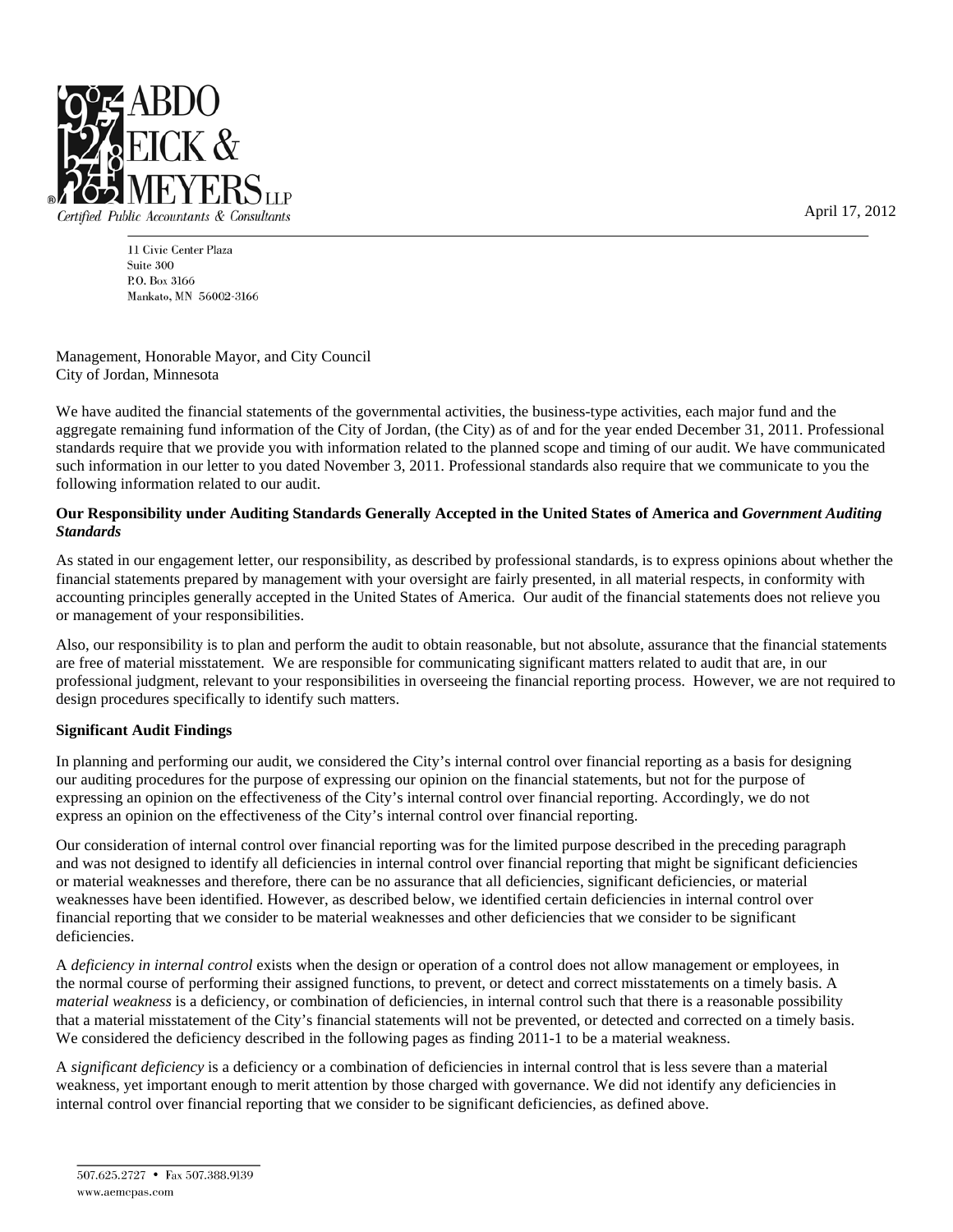

### **2011-1 Material audit adjustments**

| Condition: | During our audit, adjustments were needed to record accounting and audit adjustments, two of which |
|------------|----------------------------------------------------------------------------------------------------|
|            | were material.                                                                                     |

- A material audit entry was required to adjust investments to market value totaling \$85,506.
- A material audit entry was required to book additional accounts receivable in the General fund totaling \$59,920.
- *Criteria:* The financial statements are the responsibility of the City's management.

## *Cause:* City staff has not prepared a year-end trial balance reflecting all necessary accounting entries.

- *Effect:* This indicates that it would be likely that a misstatement may occur and not be detected by the City's system of internal control. The audit firm cannot serve as a compensating control over this deficiency.
- *Recommendation:* We recommend that management review each journal entry, obtain an understanding of why the entry was necessary and modify current procedures to ensure that future corrections are not needed.

### *Management response:*

Management will review and gain an understanding of the audit adjustments in order to reduce the number of entries necessary for future audits.

### *Updated progress since prior year:*

The number of journal entries remained at 22 in the current year.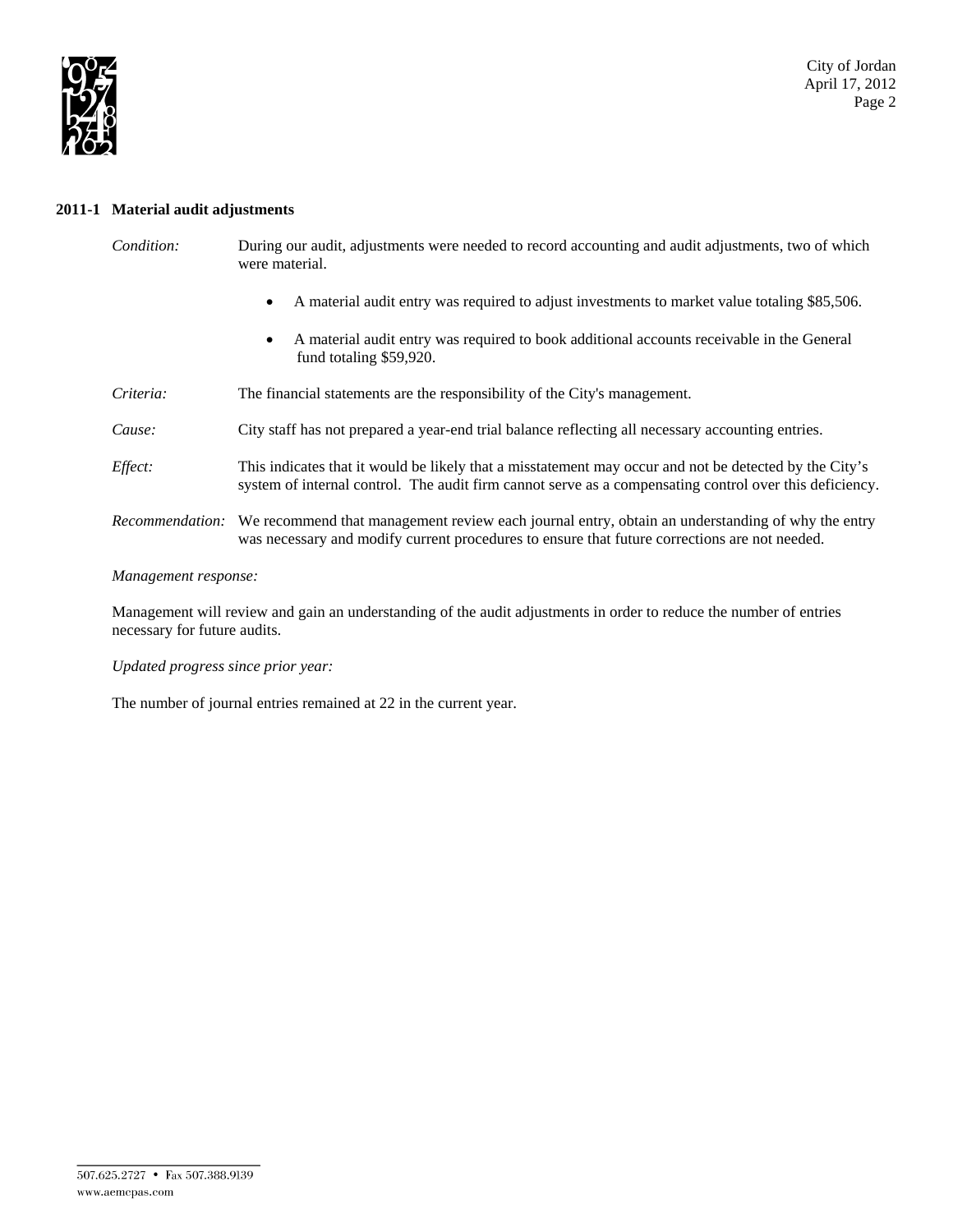

## **Compliance and Other Matters**

As part of obtaining reasonable assurance about whether the City's financial statements are free of material misstatement, we performed tests of its compliance with certain provisions of laws, regulations, contracts, and grant agreements, noncompliance with which could have a direct and material effect on the determination of financial statement amounts. However, providing an opinion on compliance with those provisions was not an objective of our audit, and accordingly, we do not express such an opinion. The results of our tests disclosed no instances of noncompliance or other matters that are required to be reported under *Government Auditing Standards.*

## **Planned Scope and Timing of the Audit**

We performed the audit according to the planned scope and timing previously communicated to you through various means.

## **Qualitative Aspects of Accounting Practices**

Management is responsible for the selection and use of appropriate accounting policies. The significant accounting policies used by the City are described in Note 1 to the financial statements. The requirements of GASB statements No. 54 were adopted for the year ended December 31, 2011. We noted no transactions entered into by the governmental unit during the year for which there is a lack of authoritative guidance or consensus. All significant transactions have been recognized in the financial statements in the proper period.

Accounting estimates are an integral part of the financial statements prepared by management and are based on management's knowledge and experience about past and current events and assumptions about future events. Certain accounting estimates are particularly sensitive because of their significance to the financial statements and because of the possibility that future events affecting them may differ significantly from those expected.

Management's estimate of capital asset basis is based on estimated historical cost of the capital assets and depreciation is based on the estimated useful lives of capital assets. We evaluated the key factors and assumptions used to develop these accounting estimates in determining that it is reasonable in relation to the financial statements taken as a whole.

The disclosures in the financial statements are neutral, consistent, and clear. Certain financial statement disclosures are particularly sensitive because of their significance to financial statement users.

### **Difficulties Encountered in Performing the Audit**

We encountered no significant difficulties in dealing with management in performing and completing our audit.

### **Corrected and Uncorrected Misstatements**

Professional standards require us to accumulate all known and likely misstatements identified during the audit, other than those that are trivial, and communicate them to the appropriate level of management. Management has corrected all such misstatements. We proposed two journal entries that we consider to be audit entries or corrections of management decisions. They related to the following situations:

- A material audit entry was required to adjust investments to market value.
- A material audit entry was required to record additional accounts receivable in the General fund.

We also assisted in preparing a number of year end accounting entries. These were necessary to adjust the City's records at year end to correct ending balances. The City should establish more detailed processes and procedures to reduce the total number of entries in each category. The City will receive better and timelier information if the preparation of year end entries is completed internally.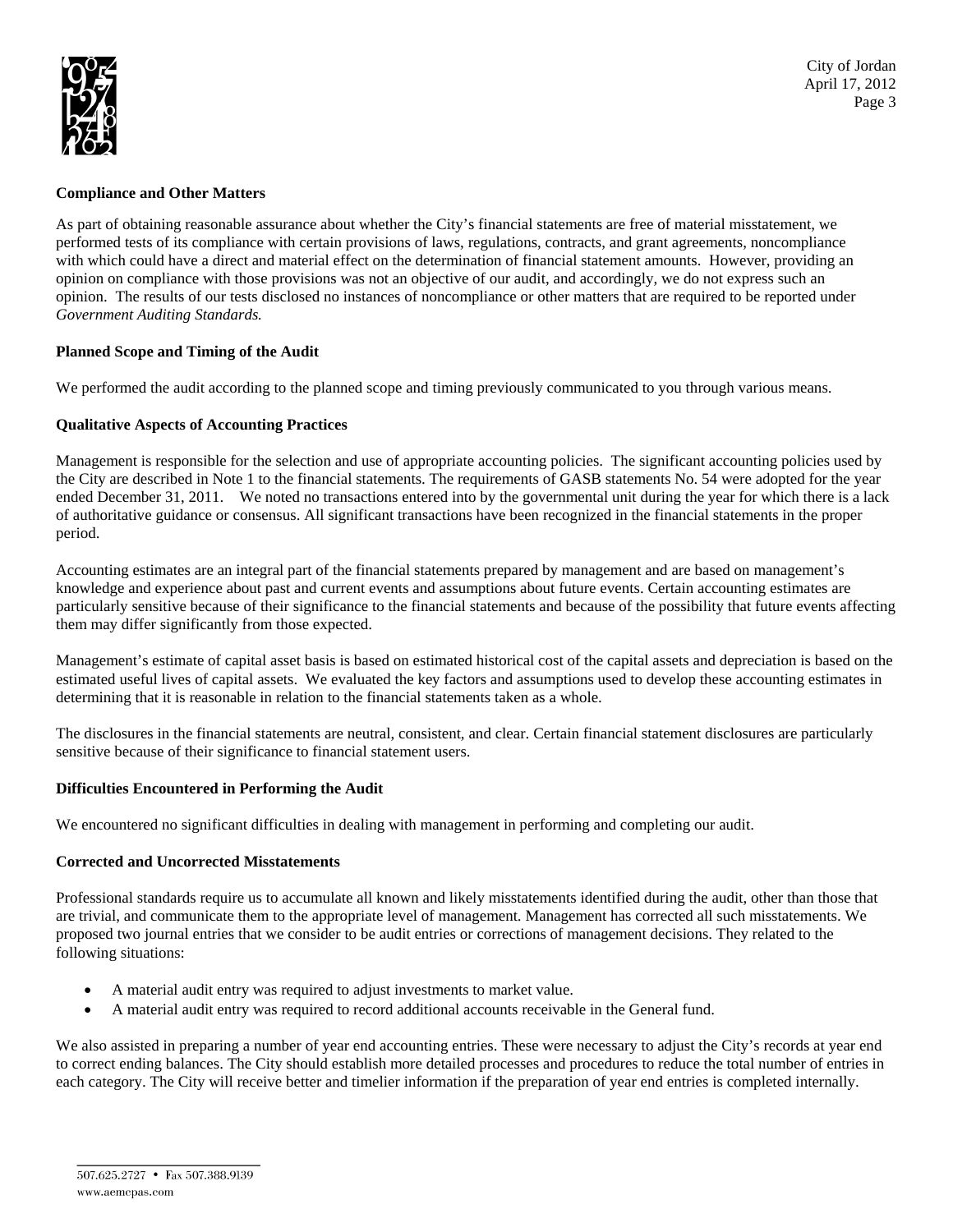

## **Management Representations**

We have requested certain representations from management that are included in the management representation letter dated April 17, 2012.

### **Disagreements with Management**

For the purposes of this letter, professional standards define a disagreement with management as a financial accounting, reporting or auditing matter, whether or not resolved to our satisfaction, that could be significant to the financial statements or the auditor's report. We are pleased to report that no such disagreements arose during the course of our audit.

### **Management Consultations with Other Independent Accountants**

In some cases, management may decide to consult with other accountants about auditing and accounting matters, similar to obtaining a "second opinion" on certain situations. If a consultation involves application of an accounting principle to the City's financial statements or a determination of the type of auditor's opinion that may be expressed on those statements, our professional standards require the consulting accountant to check with us to determine that the consultant has all the relevant facts. To our knowledge, there were no such consultations with other accountants.

### **Other Audit Findings or Issues**

We generally discuss a variety of matters, including the application of accounting principles and auditing standards, with management each year prior to retention as the City's auditors. However, these discussions occurred in the normal course of our professional relationship and our responses were not a condition to our retention.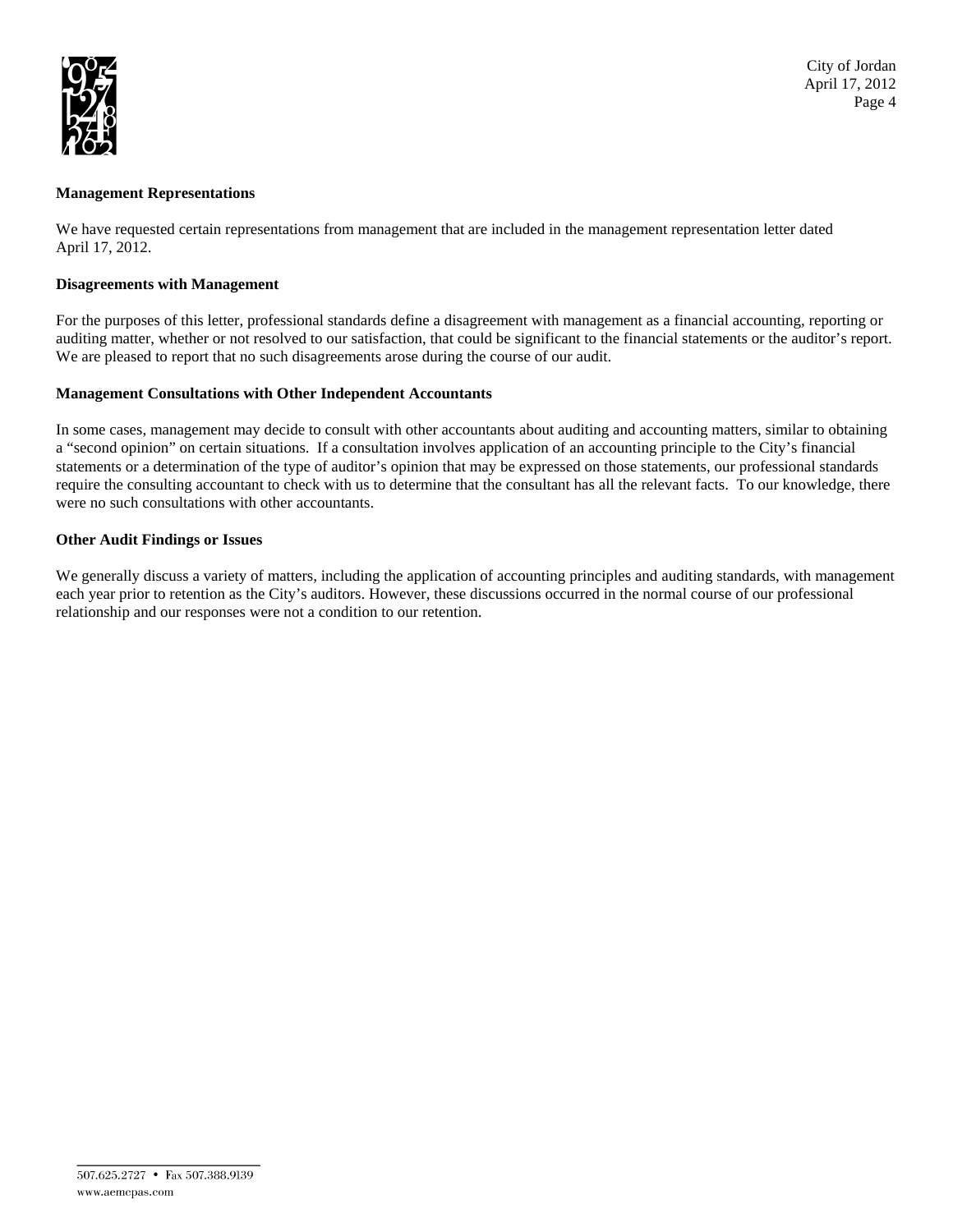

### **Financial Position and Results of Operations**

Our principal observations and recommendations are summarized on the following pages. These recommendations resulted from our observations made in connection with our audit of the City's financial statements for the year ended December 31, 2011.

### **General Fund**

All general governmental functions of the City which are not accounted for in separate funds are included in the General fund.

Minnesota municipalities must maintain substantial amounts of fund balance in order to meet their liquidity and working capital needs as an operating entity. That is because a substantial portion of your revenue sources (taxes and intergovernmental revenues) are received in the last two months of each six-month cycle.

As you can see from the following information, it is necessary to maintain fund balance in order to keep pace with the increasing operating budget. *This information is also presented in graphic form below*.

| Year | Unassigned<br><b>Fund Balance</b><br>December 31 | <b>Budget</b><br>Year | General<br>Fund<br><b>Budget</b> | Percent<br>of Fund<br>Balance to<br>Budget |
|------|--------------------------------------------------|-----------------------|----------------------------------|--------------------------------------------|
| 2007 | \$<br>880,440                                    | 2008                  | 3,008,956<br>\$                  | 29.3<br>$\%$                               |
| 2008 | 1,066,162                                        | 2009                  | 3,667,413                        | 29.1                                       |
| 2009 | 1,432,051                                        | 2010                  | 3,028,903                        | 47.3                                       |
| 2010 | 1,668,244                                        | 2011                  | 3,034,127                        | 55.0                                       |
| 2011 | 1,684,889                                        | 2012                  | 3,063,434                        | 55.0                                       |

In 2010, the City has established a fund balance policy to maintain the General fund balance at 55 percent.

The following is an analysis of the General fund's unassigned fund balance for the past five years compared to the following year's budget:

# **Unassigned Fund Balance/Budget Comparison**

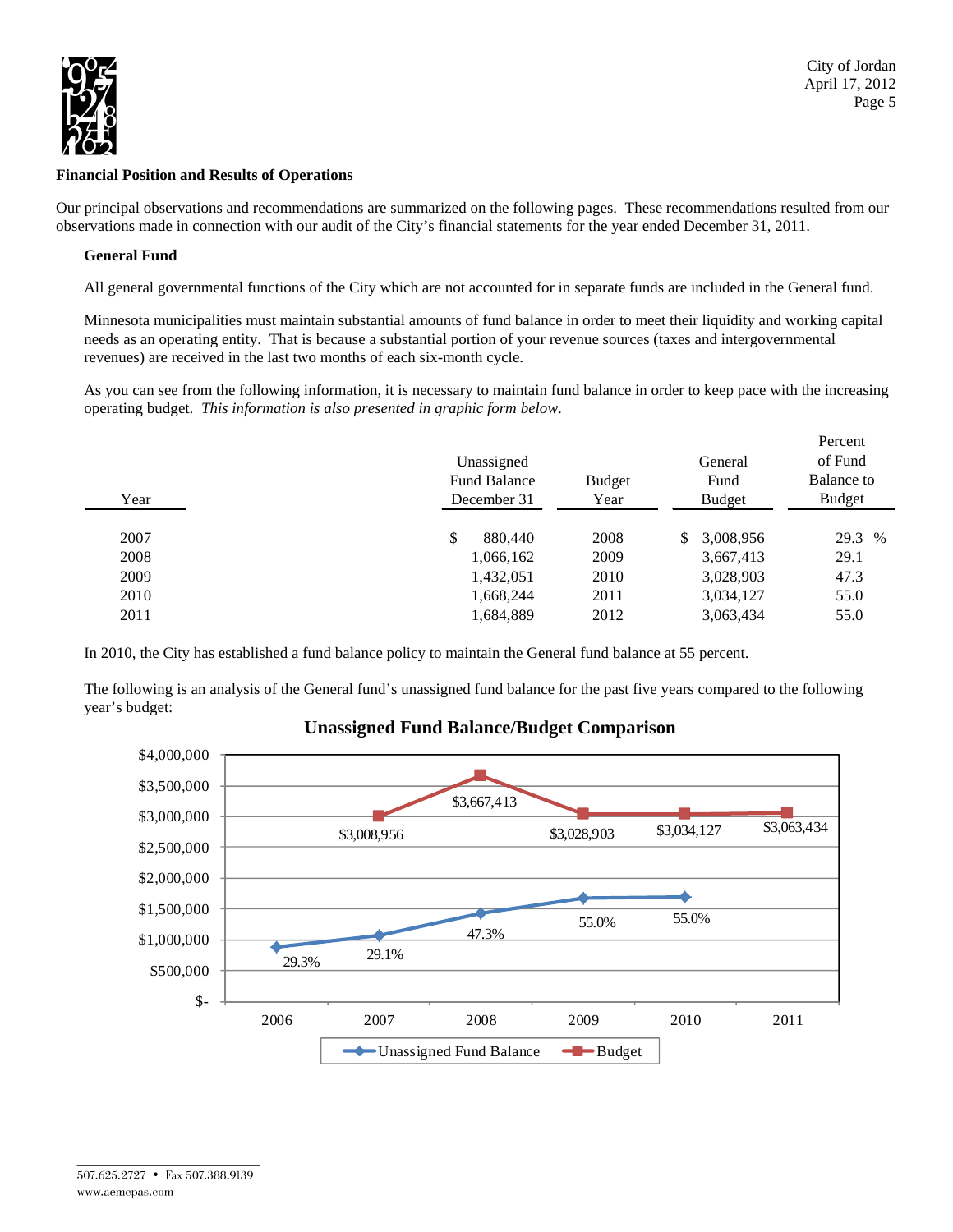

City of Jordan April 17, 2012 Page 6

The fund balance decreased by \$5,230 in 2011. The total unassigned fund balance of \$1,684,889 represents 55.0 percent of the 2012 budget. Many other organizations, including the Office of the State Auditor (the OSA) and League of Minnesota Cities (LMC) recommend that a fund balance reserve be anywhere from 35 to 50 percent of planned expenditures. We concur with those recommendations.

Although there is no legislation regulating fund balance, it is a good policy to assign intended use of fund balance. This helps address citizen concerns as to the use of fund balance and tax levels. The City should consider documenting assignments for intended use of fund balance at and above the fifty percent level. This documentation could be accomplished by an annual resolution to identify intended use of available fund balance. We recommend a minimum fund balance for working capital be approximately 40 percent to 50 percent of planned disbursements. So at the current level, the fund balance is considered about what is recommended.

The purposes and benefits of a fund balance are as follows:

- Expenditures are incurred somewhat evenly throughout the year. However, property tax and state aid revenues are not received until the second half of the year. An adequate fund balance will provide the cash flow required to finance the governmental fund expenditures.
- The City is vulnerable to legislative actions at the State and Federal level. The State continually adjusts the local government aid and property tax credit formulas. We also have seen the State mandate levy limits for cities over 2,500 in population. An adequate fund balance will provide a temporary buffer against those aid adjustments and levy limits.
- Expenditures not anticipated at the time the annual budget was adopted may need immediate Council action. These would include capital outlay, replacement, lawsuits and other items. An adequate fund balance will provide the financing needed for such expenditures.
- A strong fund balance will assist the City in maintaining, improving or obtaining its bond rating. The result will be better interest rates in future bond sales.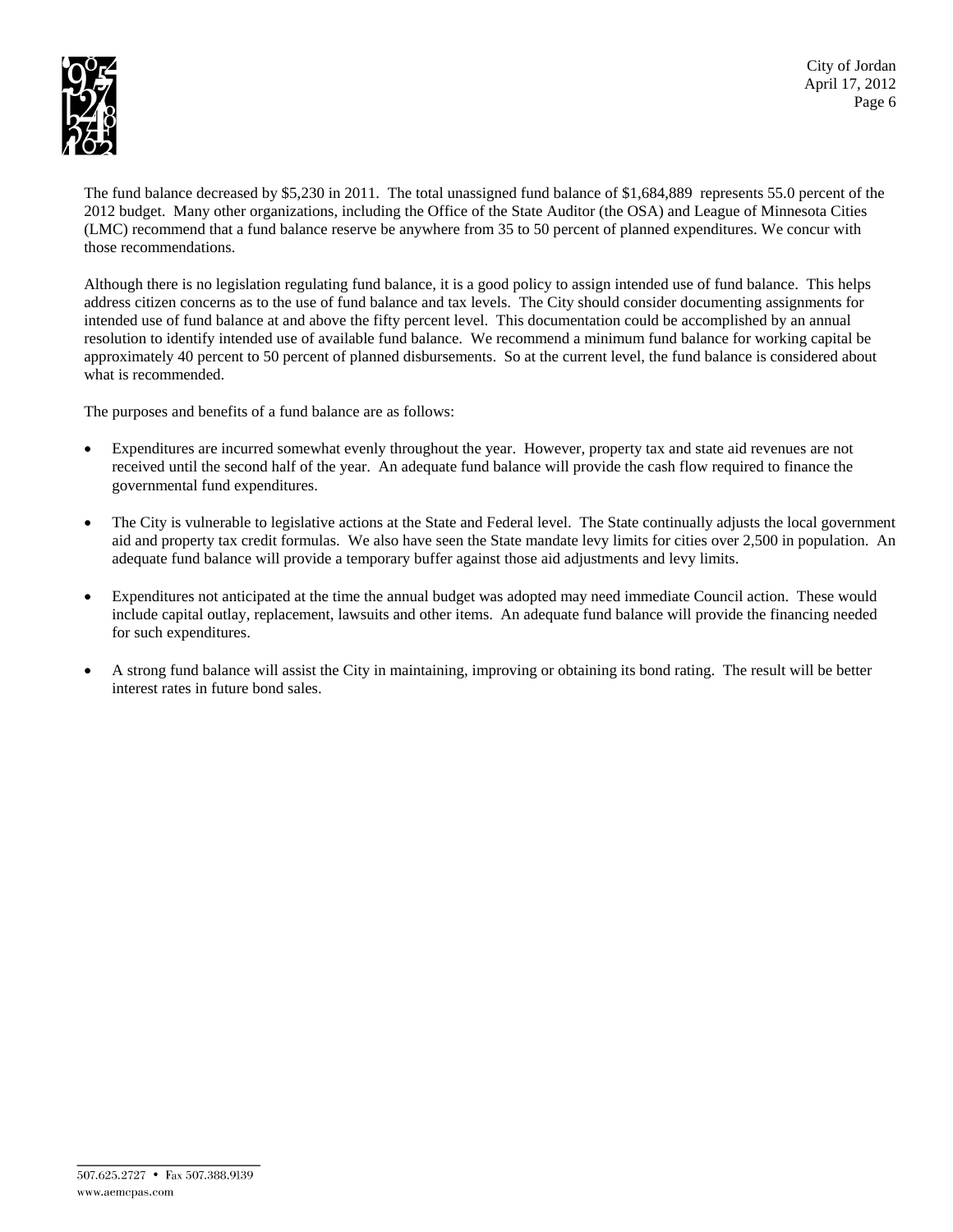

The 2011 General fund operations are summarized as follows:

|                                                                                   | <b>Budgeted Amounts</b> |                              |       |                              |    | Actual                 |              | Variance with                  |  |  |
|-----------------------------------------------------------------------------------|-------------------------|------------------------------|-------|------------------------------|----|------------------------|--------------|--------------------------------|--|--|
|                                                                                   |                         | Original                     | Final |                              |    | Amounts                | Final Budget |                                |  |  |
| Revenues<br>Expenditures                                                          | \$.                     | 2,946,626<br>2,804,616       | \$.   | 2,946,626<br>2,804,616       | S. | 2,791,369<br>2,601,084 | \$           | (155, 257)<br>203,532          |  |  |
| Excess of revenues<br>over expenditures                                           |                         | 142,010                      |       | 142,010                      |    | 190,285                |              | 48,275                         |  |  |
| Other financing sources (uses)<br>Sale of assets<br>Transfers in<br>Transfers out |                         | 1,500<br>84,686<br>(227,000) |       | 1,500<br>84,686<br>(227,000) |    | 210<br>(195, 725)      |              | (1,290)<br>(84, 686)<br>31,275 |  |  |
| Total other financing uses                                                        |                         | (140, 814)                   |       | (140, 814)                   |    | (195, 515)             |              | (54, 701)                      |  |  |
| Net change in fund balances                                                       |                         | 1,196                        |       | 1,196                        |    | (5,230)                | - \$         | (6, 426)                       |  |  |
| Fund balances, January 1                                                          |                         |                              |       |                              |    | 1,690,119              |              |                                |  |  |
| Fund balances, December 31                                                        |                         |                              |       |                              |    | 1,684,889              |              |                                |  |  |

Some of the larger budget variances are as follows:

- Licenses and permits exceeded budget by \$102,497.
- Taxes were \$181,461 over budget.
- Total intergovernmental revenues were \$282,041 under budget.
- Expenditures overall were under budget by \$203,532.
- Transfers in were under budget by \$84,686 while transfers out were under budget by \$31,275.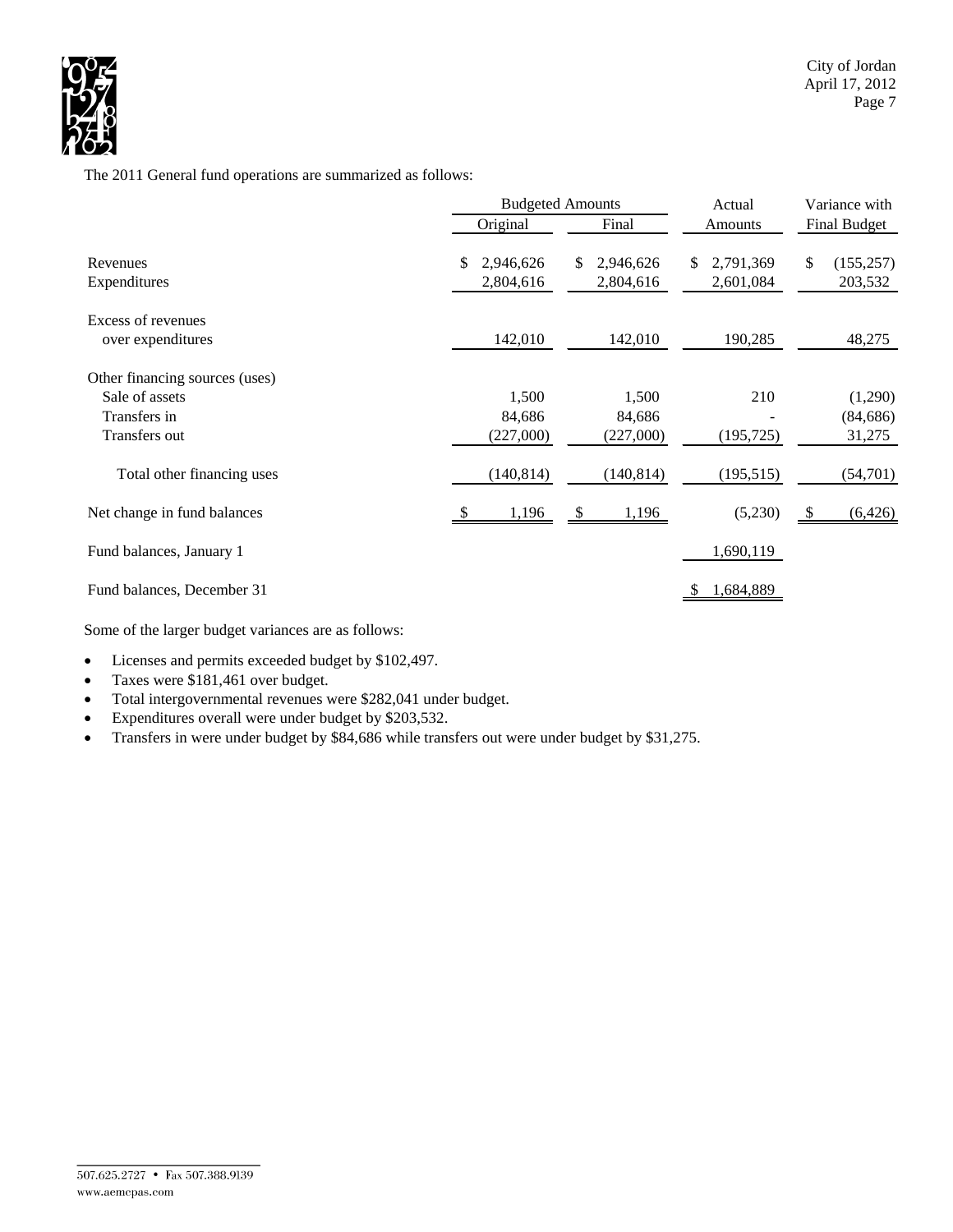

A comparison of General fund revenues and transfers for the last three years is presented below:

|                              |                 |                 |                  | Percent<br>of |               |            |
|------------------------------|-----------------|-----------------|------------------|---------------|---------------|------------|
| Source                       | 2009            | 2010            | 2011             | Total         |               | Per Capita |
| Taxes                        | 1,650,582<br>S. | 2,028,655<br>S. | 2,051,573<br>\$. | 73.6 %        | \$            | 375        |
| Special assessments          | 5.039           | 11.747          | 18,094           | 0.6           |               |            |
| Licenses and permits         | 60,972          | 102,669         | 136,797          | 4.9           |               | 25         |
| Intergovernmental            | 425,909         | 172,570         | 165,420          | 5.9           |               | 30         |
| Charges for services         | 400.238         | 309.821         | 357,069          | 12.8          |               | 65         |
| Fines and forfeits           | 54.889          | 76,669          | 96,017           | 3.4           |               | 18         |
| Investment earnings          | 40,333          | 40,218          | (35, 104)        | (1.3)         |               | (6)        |
| <b>Miscellaneous</b>         | 5,481           | 46,369          | 1,503            | 0.1           |               |            |
| Transfers in                 | 493,782         | 443,995         |                  |               |               |            |
| Total revenues and transfers | 3,137,225       | 3,232,713<br>S  | 2,791,369<br>æ,  | 100.0 %       | <sup>\$</sup> | 510        |

# **General Fund Revenues by Source**

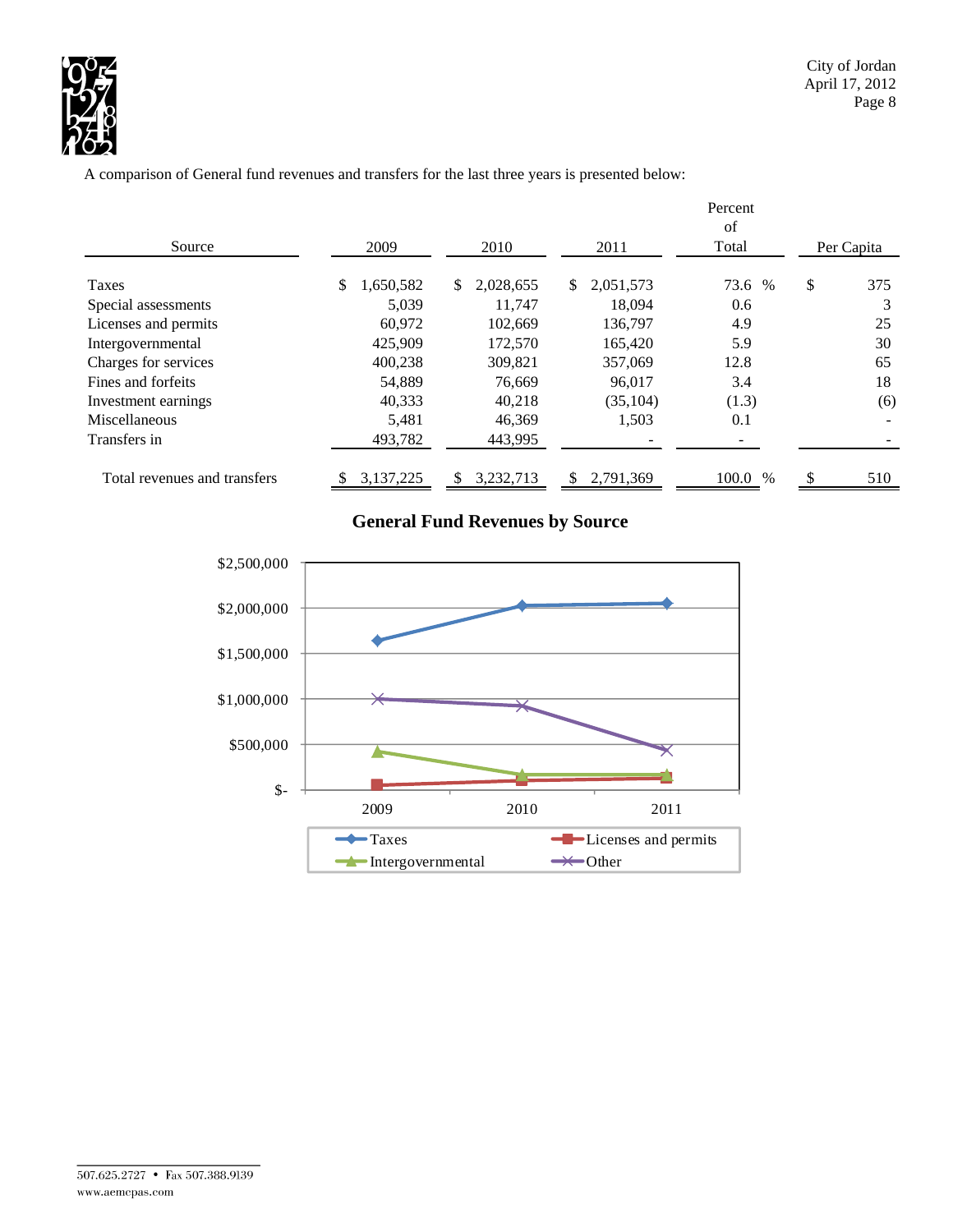

A comparison of General fund expenditures and transfers for the last three years is presented below:

|                        |               |               |                            | Percent |            |            |  |
|------------------------|---------------|---------------|----------------------------|---------|------------|------------|--|
|                        |               | Peer Group    |                            |         |            |            |  |
| Program                | 2009          | 2010          | 2011                       | Total   | Per Capita | Per Capita |  |
|                        |               |               |                            |         |            |            |  |
| Current                |               |               |                            |         |            |            |  |
| General government     | \$<br>693,007 | \$<br>765,820 | $\mathcal{S}$<br>714,791   | 25.6 %  | \$<br>131  | \$<br>123  |  |
| Public safety          | 1,185,457     | 1,100,002     | 1,114,846                  | 39.9    | 202        | 204        |  |
| Streets and highways   | 383,515       | 380,160       | 376,096                    | 13.4    | 69         | 108        |  |
| Culture and recreation | 161,118       | 143,587       | 139,934                    | 5.0     | 26         | 47         |  |
| Miscellaneous          | 130,594       | 82,554        | 89,935                     | 3.2     | 16         | 15         |  |
|                        |               |               |                            |         |            |            |  |
| Total current          | 2,553,691     | 2,472,123     | 2,435,602                  | 87.1    | 444        | 497        |  |
| Capital outlay         | 43,558        | 8,234         | 84,798                     | 3.0     | 16         | 18         |  |
| Debt service           | 87,204        | 86,115        | 80,684                     | 2.9     | 15         | n/a        |  |
| Transfers out          | 119,769       | 430,008       | 195,725                    | 7.0     | 36         | n/a        |  |
|                        |               |               |                            |         |            |            |  |
| Total expenditures     |               |               |                            |         |            |            |  |
| and transfers          | 2,804,222     | 2,996,480     | 2,796,809<br><sup>\$</sup> | 100.0 % | 511        | 515        |  |

# **General Fund Expenditures by Program**

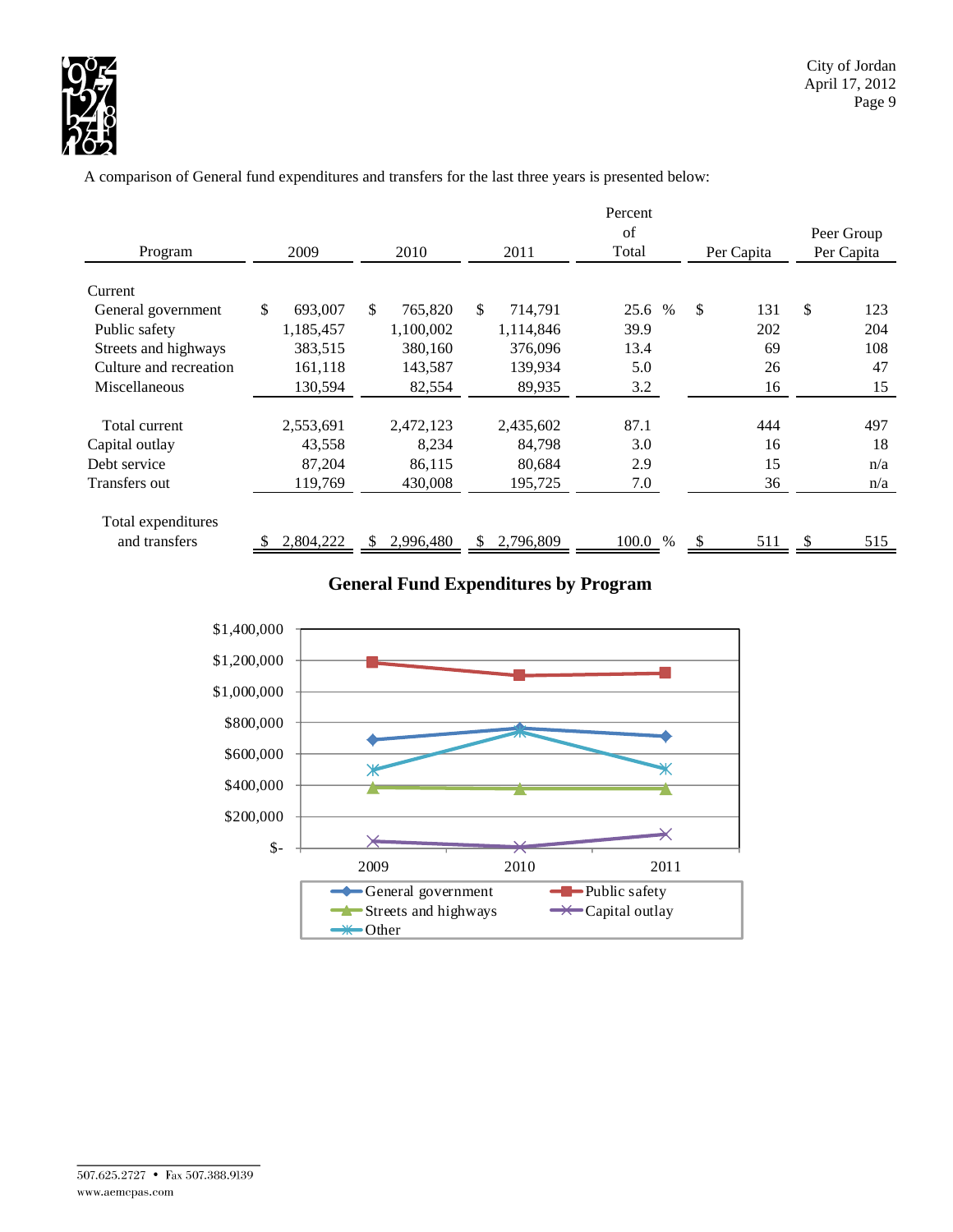

### **Special Revenue Funds**

Special revenue funds have revenue from specific sources to be used for specific purpose. Listed below are the special revenue funds of the City along with the fund balances for 2011 and 2010 and the net change:

|                                       | Fund Balances (Deficits) |               |              |
|---------------------------------------|--------------------------|---------------|--------------|
|                                       | December 31.             | Increase      |              |
| Fund                                  | 2011                     | 2010          | (Decrease)   |
| <b>Economic Development Authority</b> | 382,487<br>\$            | \$<br>355,429 | \$<br>27,058 |
| <b>Contributions and Donations</b>    | 28,608                   | 22,935        | 5,673        |
| Police Forfeiture                     | 5,275                    | 3,399         | 1,876        |
| Police DARE Program                   | 4,976                    | 4,237         | 739          |
| Police Car Seat                       | 3,986                    | 3,883         | 103          |
| Municipal State Aid                   | 7,401                    | 65,727        | (58, 326)    |
| <b>Broadway Market TIF Project</b>    | (666)                    | (1,465)       | 799          |
| Jordan Center TIF Project             | 4,869                    | 2,524         | 2,345        |
| Jordan Valley Townhomes TIF           | 5,309                    | 2,196         | 3,113        |
| Total                                 | 442,245                  | 458,865       | (16,620)     |

## **Debt Service Funds**

Debt Service funds are a type of governmental fund to account for the accumulation of resources for the payment of interest and principal on debt (other than enterprise fund debt).

Debt Service funds may have one or a combination of the following revenue sources pledged to retire debt as follows:

- Property taxes Primarily for general City benefit projects such as parks and municipal buildings. Property taxes may also be used to fund special assessment bonds which are not fully assessed.
- Tax increments Pledged exclusively for tax increment/economic development districts.
- Capitalized interest portion of bond proceeds After the sale of bonds, the project may not produce revenue (tax increments or special assessments) for a period of one to two years. Bonds are issued with this timing difference considered in the form of capitalized interest.
- Special assessments Charges to benefited properties for various improvements.

In addition to the above pledged assets, other funding sources may be received by Debt Service funds as follows:

- Residual project proceeds from the related capital project fund
- Investment earnings
- State or Federal grants
- Transfers from other funds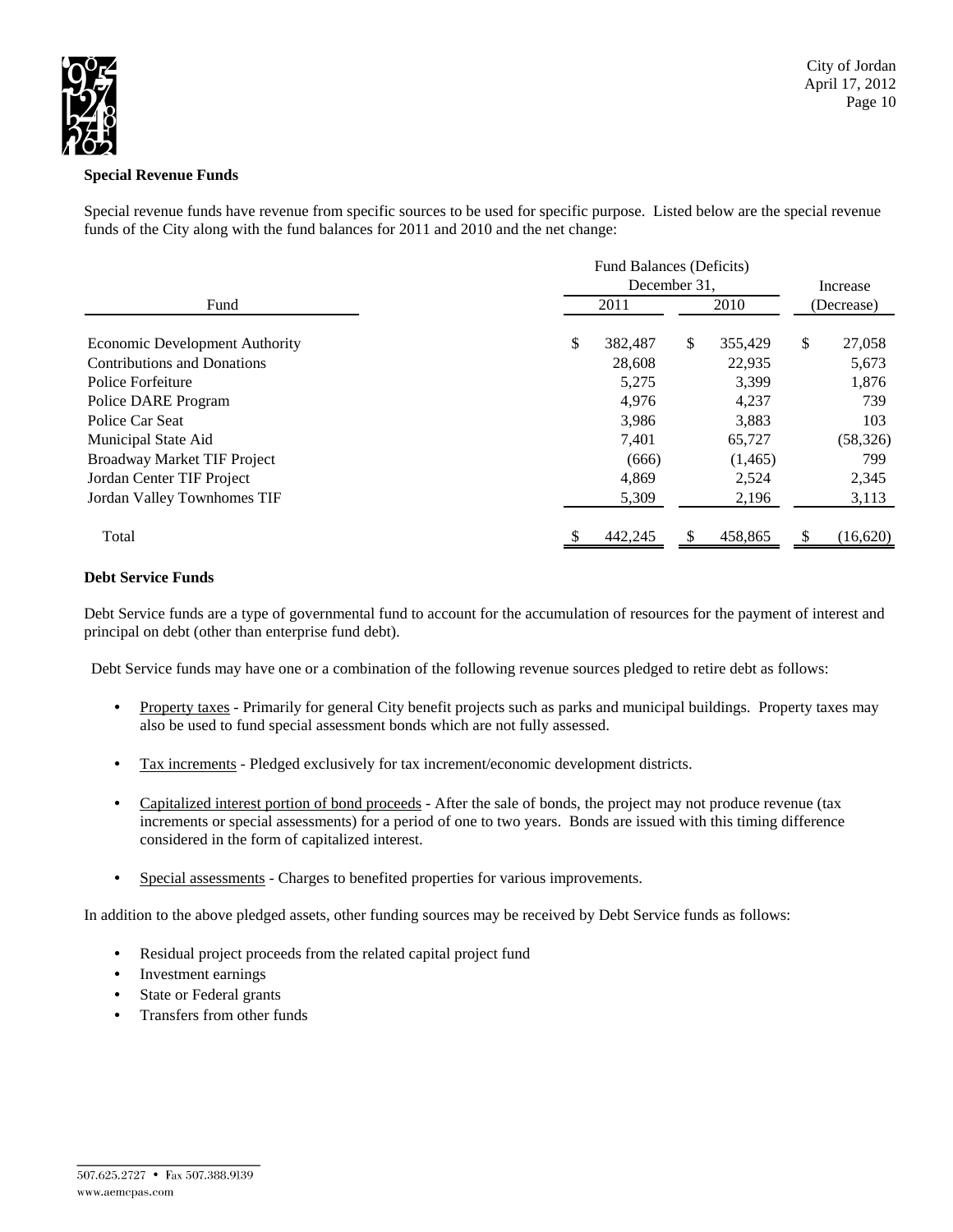

|                                            | Total Cash and |             |    | Total     |    | Outstanding | Maturity |
|--------------------------------------------|----------------|-------------|----|-----------|----|-------------|----------|
| Debt Description                           |                | Investments |    | Assets    |    | Debt        | Date     |
| G.O. Special Assessment Bonds              |                |             |    |           |    |             |          |
| G.O. Refunding Bonds of 2002B              | \$             | 8.588       | \$ | 8,588     | \$ |             | Matured  |
| G.O. Improvement Refunding Bonds of 2004B  |                | <b>200</b>  |    | 656       |    |             | Matured  |
| G.O. Improvement Bonds of 2004A            |                | 698,037     |    | 1,216,426 |    | 1,503,427   | 2020     |
| G.O. Improvement Bonds of 2008             |                | 164.644     |    | 242,879   |    | 1,160,000   | 2024     |
| G.O. Refunding Bonds of 2008A              |                | 277,073     |    | 299.925   |    | 755,000     | 2018     |
| G.O. Capital Improvement Bonds of 2008C    |                | 112.436     |    | 112.436   |    | 1,675,000   | 2029     |
| G.O. Refunding Bonds of 2011A              |                | 2,269,341   |    | 2,664,480 |    | 3,635,000   | 2020     |
| <b>Total G.O. Special Assessment Bonds</b> |                | 3,530,319   | S  | 4,545,390 |    | 8,728,427   |          |
| Future Interest on Debt                    |                |             |    |           |    | 1,534,499   |          |

The following is a summary of Debt Service fund assets and outstanding debt as of December 31, 2011:

The City's outstanding debt is required to be funded by various resources such as special assessments, tax increments, property taxes, transfers from enterprise funds, etc. Special assessments and tax increments are usually certified once to the County for collection, but tax levies need to be certified annually. We recommend management pay particular attention to annual tax levies and transfers listed in each bond issue book to ensure proper funding of debt service.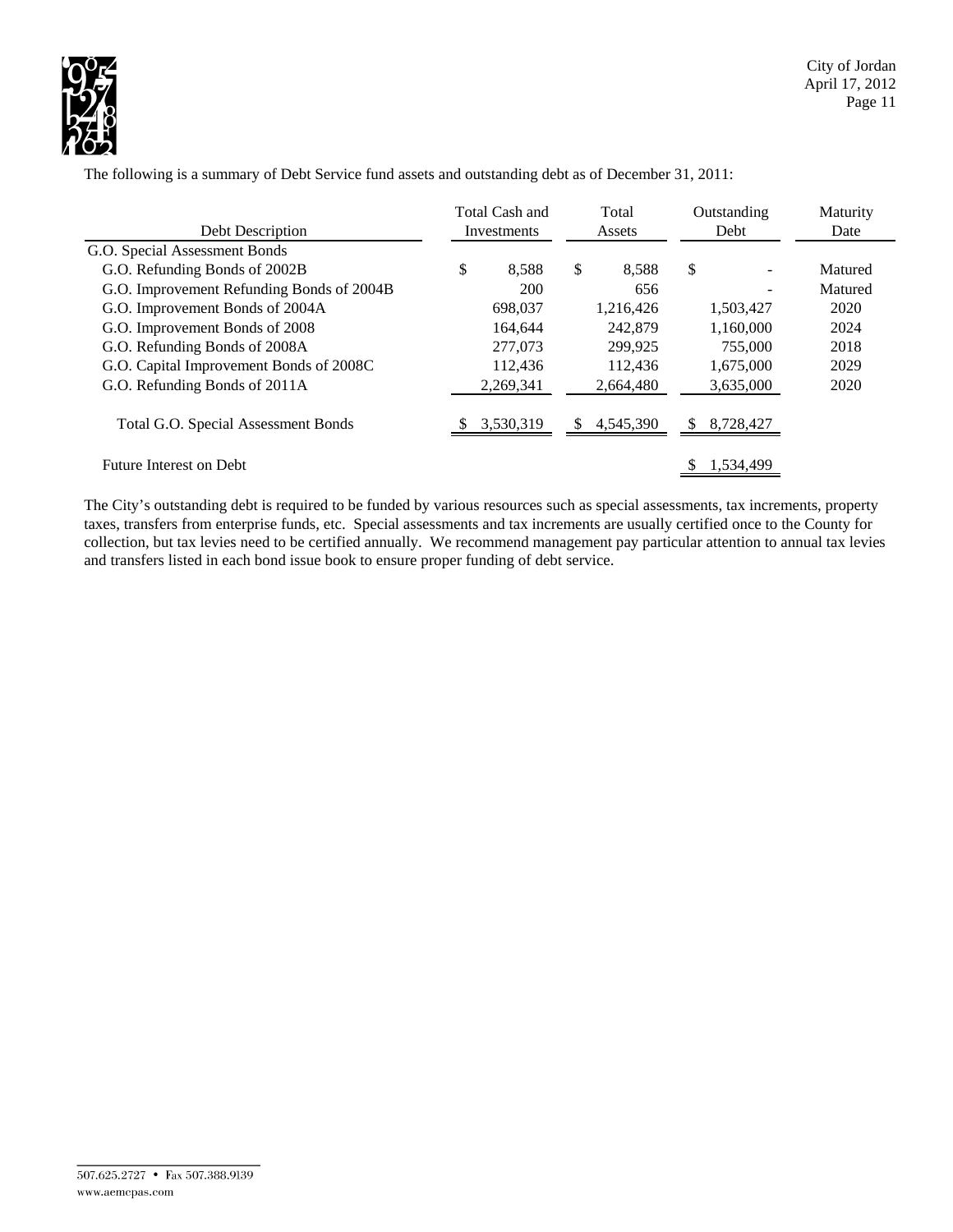

## **Capital Projects Funds**

Capital projects funds are used to account for the acquisition and construction of major capital facilities other than those financed by proprietary funds. The table below compares 2011 fund balances (deficits) with 2010:

|                                   |              | Fund Balances (Deficits) |              |  |  |  |  |  |  |
|-----------------------------------|--------------|--------------------------|--------------|--|--|--|--|--|--|
|                                   | December 31, | Increase                 |              |  |  |  |  |  |  |
| Fund                              | 2011         | 2010                     | (Decrease)   |  |  |  |  |  |  |
| Major                             |              |                          |              |  |  |  |  |  |  |
| 2006 - 2007 Capital Improvements  | \$           | \$<br>(36, 130)          | \$<br>36,130 |  |  |  |  |  |  |
| 2008 Improvement Projects         |              | 78,771                   | (78, 771)    |  |  |  |  |  |  |
| Firehall Expansion                | 23,943       | 47,579                   | (23, 636)    |  |  |  |  |  |  |
| Nonmajor                          |              |                          |              |  |  |  |  |  |  |
| Capital Projects Revolving        | 140,305      | 103,017                  | 37,288       |  |  |  |  |  |  |
| <b>Emergency Siren</b>            | 1,957        | 1,907                    | 50           |  |  |  |  |  |  |
| Fire Vehicle                      | (21,240)     | 41,865                   | (63, 105)    |  |  |  |  |  |  |
| Development District No. 1        | 7,207        | 7,019                    | 188          |  |  |  |  |  |  |
| 190th Street Construction Project | 151,692      | 147,748                  | 3,944        |  |  |  |  |  |  |
| <b>Street Equipment Fee</b>       | 36,043       | 27,994                   | 8,049        |  |  |  |  |  |  |
| CR 61 and CR 66 Construction      | 512,014      | 522,562                  | (10, 548)    |  |  |  |  |  |  |
| Park Equipment Improvement        | 97,179       | 87,256                   | 9,923        |  |  |  |  |  |  |
| Park Improvement                  | 149,430      | 127,212                  | 22,218       |  |  |  |  |  |  |
| Park Capital                      | 94,096       | 69,055                   | 25,041       |  |  |  |  |  |  |
| 2010 Basketball Court             | 756          | 13,990                   | (13,234)     |  |  |  |  |  |  |
| <b>City Facilities Capital</b>    | 234,273      | 171,695                  | 62,578       |  |  |  |  |  |  |
| Total                             | 1,427,655    | 1,411,540<br>S           | 16,115<br>\$ |  |  |  |  |  |  |

The City should analyze project's status each year and close those that are completed. Any deficits should be evaluated to ensure they are consistent with financing expectations.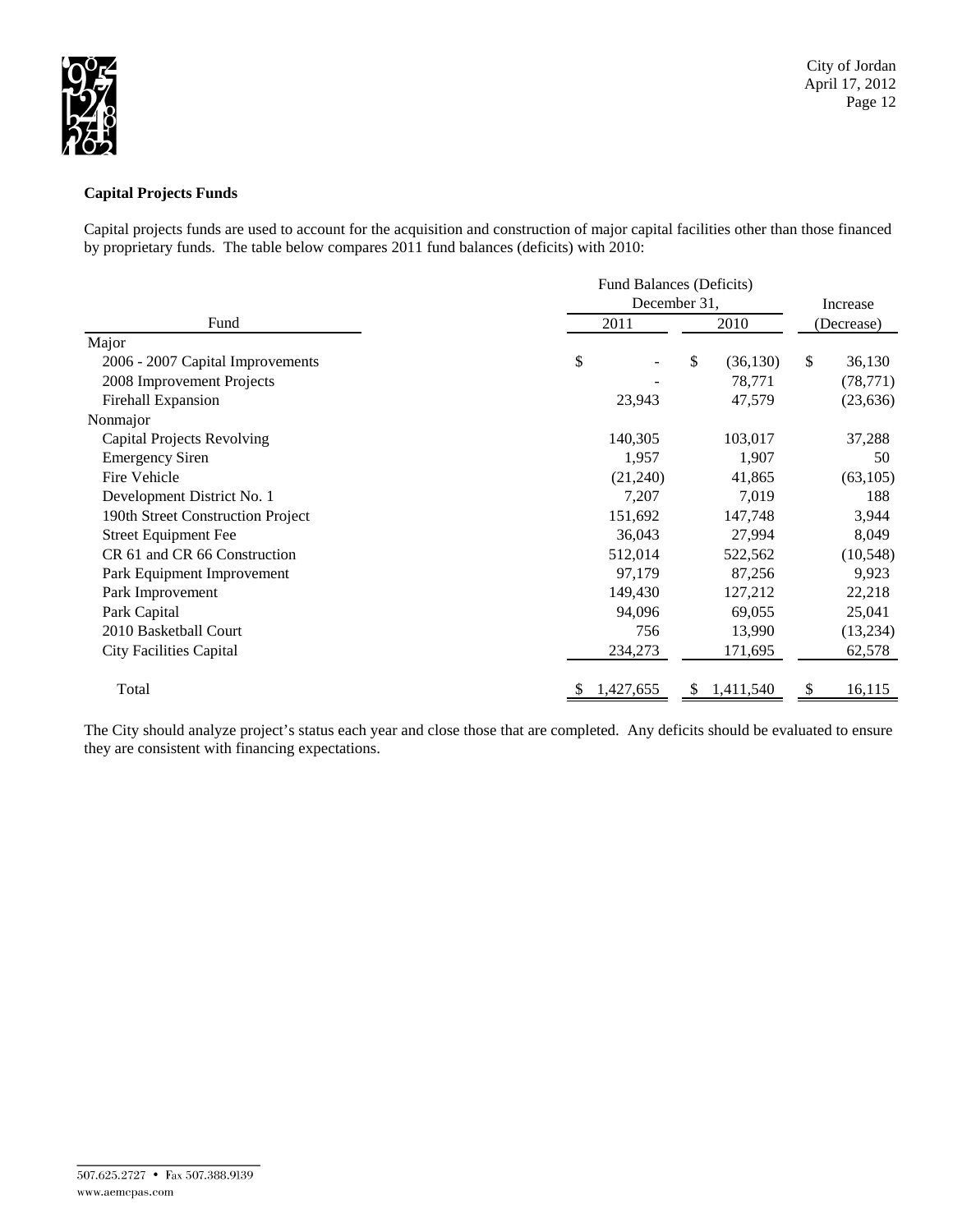

### **Enterprise Funds**

Enterprise funds are used to account for operations that are financed and operated in a manner similar to private business enterpriseswhere the intent is that the costs of providing goods or services to the general public on a continuing basis be financed or recovered primarily through user charges.

### **Water Utility Fund**

A comparison of Water Utility fund operations for the past three years is as follows:

|                                | 2009 |            |  |         | 2010 |             |         |             | 2011 |            |  |           |
|--------------------------------|------|------------|--|---------|------|-------------|---------|-------------|------|------------|--|-----------|
|                                |      | Total      |  | Percent |      | Total       | Percent |             |      | Total      |  | Percent   |
| Operating revenues             | \$   | 1,053,250  |  | 100.0 % | \$   | 774,537     |         | 100.0 %     | \$   | 968,288    |  | 100.0 %   |
| Operating expenses             |      | (763, 579) |  | (72.5)  |      | (912,096)   | (117.8) |             |      | (826, 045) |  | (85.3)    |
| Operating income (loss)        |      | 289,671    |  | 27.5    |      | (137, 559)  |         | (17.8)      |      | 142,243    |  | 14.7      |
| Investment and other income    |      | 247,231    |  | 23.5    |      | 132,001     |         | 17.0        |      | 118,837    |  | 12.3      |
| Connection fees and            |      |            |  |         |      |             |         |             |      |            |  |           |
| capital charges                |      | 26,314     |  | 2.5     |      | 60,783      | 7.8     |             |      | 56,493     |  | 5.7       |
| Interest and                   |      |            |  |         |      |             |         |             |      |            |  |           |
| amortization expense           |      | (405,429)  |  | (38.5)  |      | (377,950)   |         | (48.8)      |      | (354, 392) |  | (36.6)    |
| Income (loss) before transfers |      | 157,787    |  | 15.0    |      | (322, 725)  |         | (41.8)      |      | (36, 819)  |  | (3.9)     |
| Transfers in                   |      | 512,939    |  | 48.7    |      |             |         |             |      |            |  |           |
| Transfers out                  |      |            |  |         |      | (1,443,117) | (186.3) |             |      |            |  |           |
| Change in net assets           |      | 670,726    |  | 63.7 %  | S.   | (1,765,842) |         | $(228.1)$ % |      | (36, 819)  |  | $(3.9)$ % |
| Cash and temporary             |      |            |  |         |      |             |         |             |      |            |  |           |
| investments                    |      | 3,807,287  |  |         |      | 1,960,471   |         |             |      | 1,737,503  |  |           |
| Bonds payable                  | \$   | 9,724,693  |  |         | S    | 9,174,880   |         |             | \$   | 8,606,220  |  |           |

# **Water Utility Fund Operations**



Operating income increased in 2011. The cash and investment balance on the fund decreased in 2011. Even though there is a healthy cash balance, it is important to monitor rates to ensure they are sufficient to maintain reserves, pay debt and keep up with increasing system costs.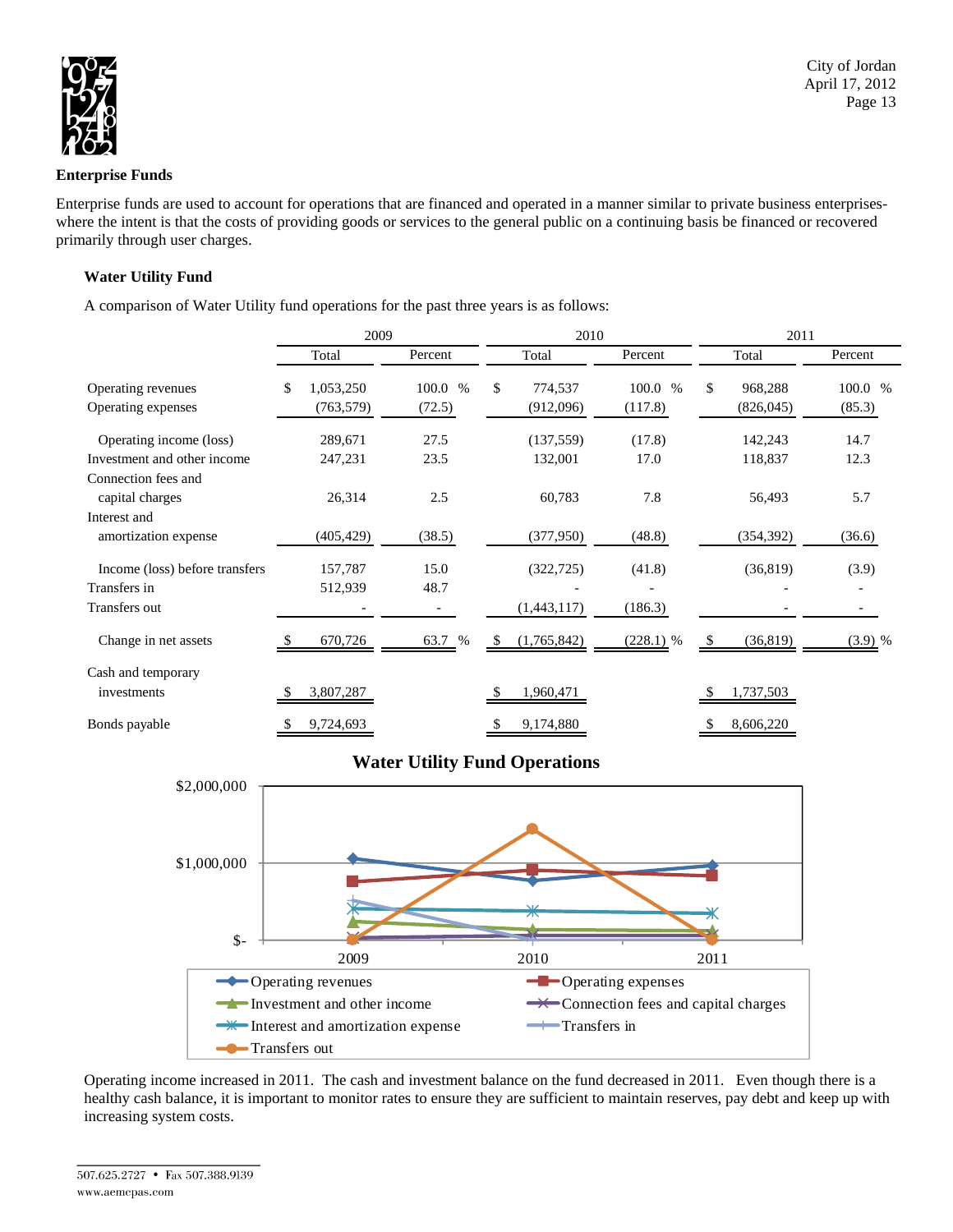

## **Sewer Utility Fund**

A comparison of Sewer Utility fund operations for the past three years is as follows:

|                                               | 2009                 |               | 2010                |               | 2011                 |               |  |  |
|-----------------------------------------------|----------------------|---------------|---------------------|---------------|----------------------|---------------|--|--|
|                                               | Total                | Percent       | Total               | Percent       | Total                | Percent       |  |  |
| Operating revenues                            | 842,821<br>\$        | 100.0 %       | 712,771<br>\$       | 100.0 %       | \$<br>955,610        | 100.0 %       |  |  |
| Operating expenses                            | (973, 462)           | (114.9)       | (1,042,972)         | (146.2)       | (1,057,477)          | (110.7)       |  |  |
| Operating loss<br>Investment and other income | (130, 641)<br>26,274 | (14.9)<br>3.1 | (330,201)<br>16,371 | (46.2)<br>2.3 | (101, 867)<br>17,059 | (10.7)<br>1.8 |  |  |
| Connection fees and<br>capital charges        | 34,944               | 4.1           | 80,415              | 11.3          | 78,490               | 8.2           |  |  |
| Interest and<br>amortization expense          | (154,066)            | (18.3)        | (141, 446)          | (19.8)        | (131, 629)           | (13.8)        |  |  |
| Loss before contributions<br>and transfers    | (223, 489)           | (26.0)        | (374, 861)          | (52.4)        | (137, 947)           | (14.5)        |  |  |
| Capital contributions<br>Transfers in         | 270,085              | 32.0          | 700,000             | 98.2          |                      |               |  |  |
| Transfers out                                 |                      |               | (4,745)             | (0.7)         |                      |               |  |  |
| Change in net assets                          | 46,596               | $6.0\%$       | 320,394<br>-S       | 45.1 %        | (137, 947)<br>-S     | $(14.5)$ %    |  |  |
| Cash and temporary<br>investments             | 309,870              |               | 758,202             |               | 627,855              |               |  |  |
| Bonds payable                                 | \$5,628,078          |               | \$5,228,894         |               | \$4,814,956          |               |  |  |

# **Sewer Utility Fund Operations**



Although operating losses have been incurred for the years presented, depreciation has been a significant component of the total expenses. Since cash is not required for this expense, the fund has been able to generate positive cash flow from operations.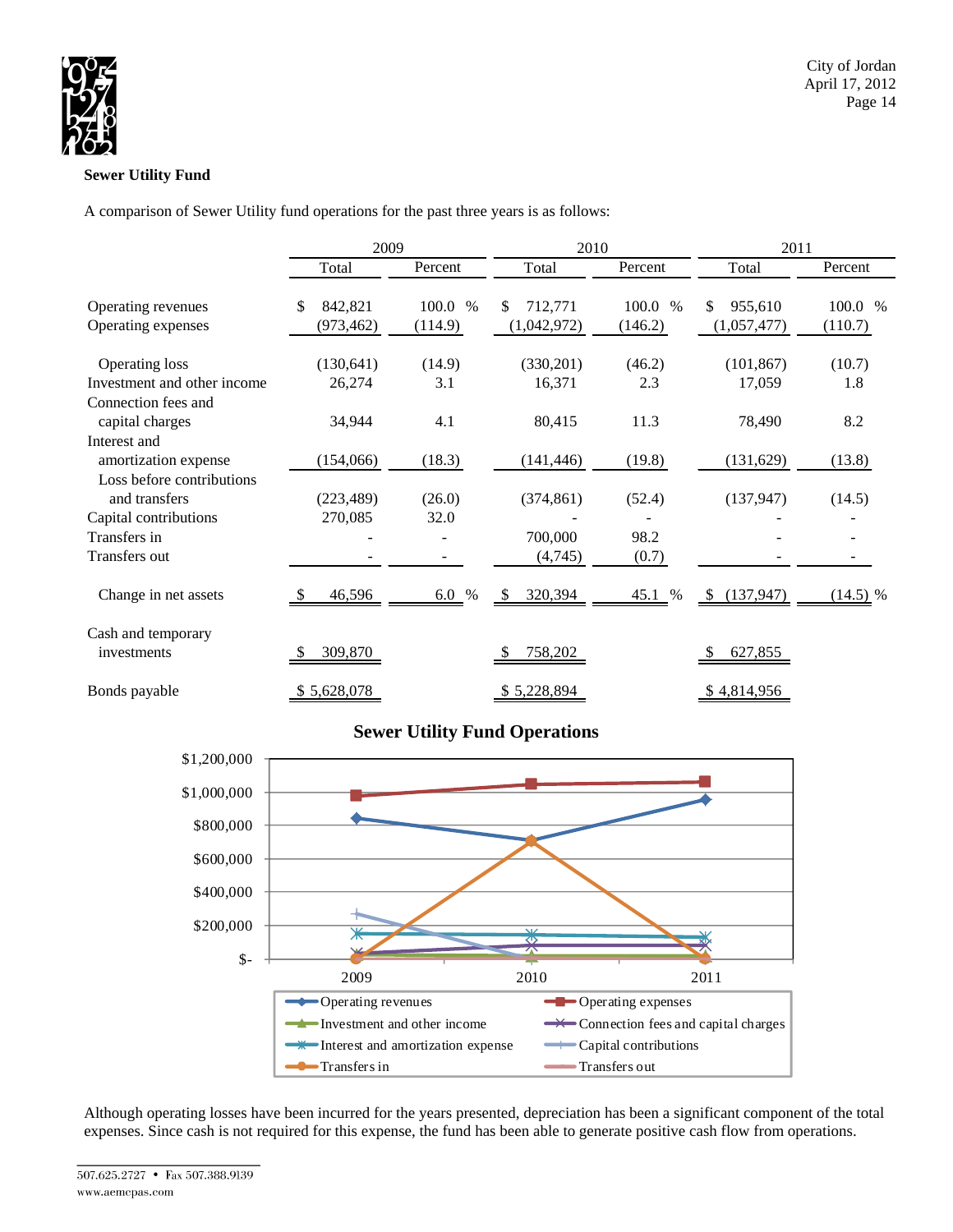

## **Storm Sewer Utility Fund**

A comparison of Storm Sewer Utility fund operations for the past three years is as follows:

|                                                                           | 2009                       |                    | 2010                       |                          | 2011                       |                   |  |  |
|---------------------------------------------------------------------------|----------------------------|--------------------|----------------------------|--------------------------|----------------------------|-------------------|--|--|
|                                                                           | Total                      | Percent            | Total                      | Percent                  | Total                      | Percent           |  |  |
| Operating revenues<br>Operating expenses                                  | \$<br>93,160<br>(135, 138) | 100.0 %<br>(145.1) | 131,736<br>\$<br>(151,960) | 100.0<br>$\%$<br>(115.4) | 170,887<br>\$<br>(145,202) | 100.0 %<br>(85.0) |  |  |
| Operating income (loss)                                                   | (41, 978)                  | (45.1)             | (20, 224)                  | (15.4)                   | 25,685                     | 15.0              |  |  |
| Investment and other income<br>Capital charges                            | 14,169<br>5,724            | 15.2<br>6.1        | 6,844<br>37,320            | 5.2<br>28.3              | 10,335<br>72,922           | 6.0<br>42.7       |  |  |
| Interest and<br>amortization expense<br>Income (loss) before<br>transfers | (81, 475)<br>(103, 560)    | (87.5)<br>(111.3)  | (86, 549)<br>(62, 609)     | (65.7)<br>(47.6)         | (79, 658)<br>29,284        | (46.6)<br>17.1    |  |  |
| Transfers in                                                              |                            |                    | 304,745                    | 231.3                    |                            |                   |  |  |
| Change in net assets                                                      | (103, 560)                 | $(111.3)$ %        | 242,136<br>-S              | 183.7 %                  | 29,284                     | 17.1%             |  |  |
| Cash and temporary<br>investments                                         | 122,748                    |                    | 330,636                    |                          | 328,016                    |                   |  |  |
| Bonds payable                                                             | \$2,300,970                |                    | \$2,149,042                |                          | \$1,988,397                |                   |  |  |

# **Storm Sewer Utility Fund Operations**



The Storm Water fund had operating income in 2011. Cash and investments decreased slightly in 2011. We recommend that the City review rates to ensure they are sufficient to maintain reserves, pay scheduled debt related transfers, and keep up with increasing system costs.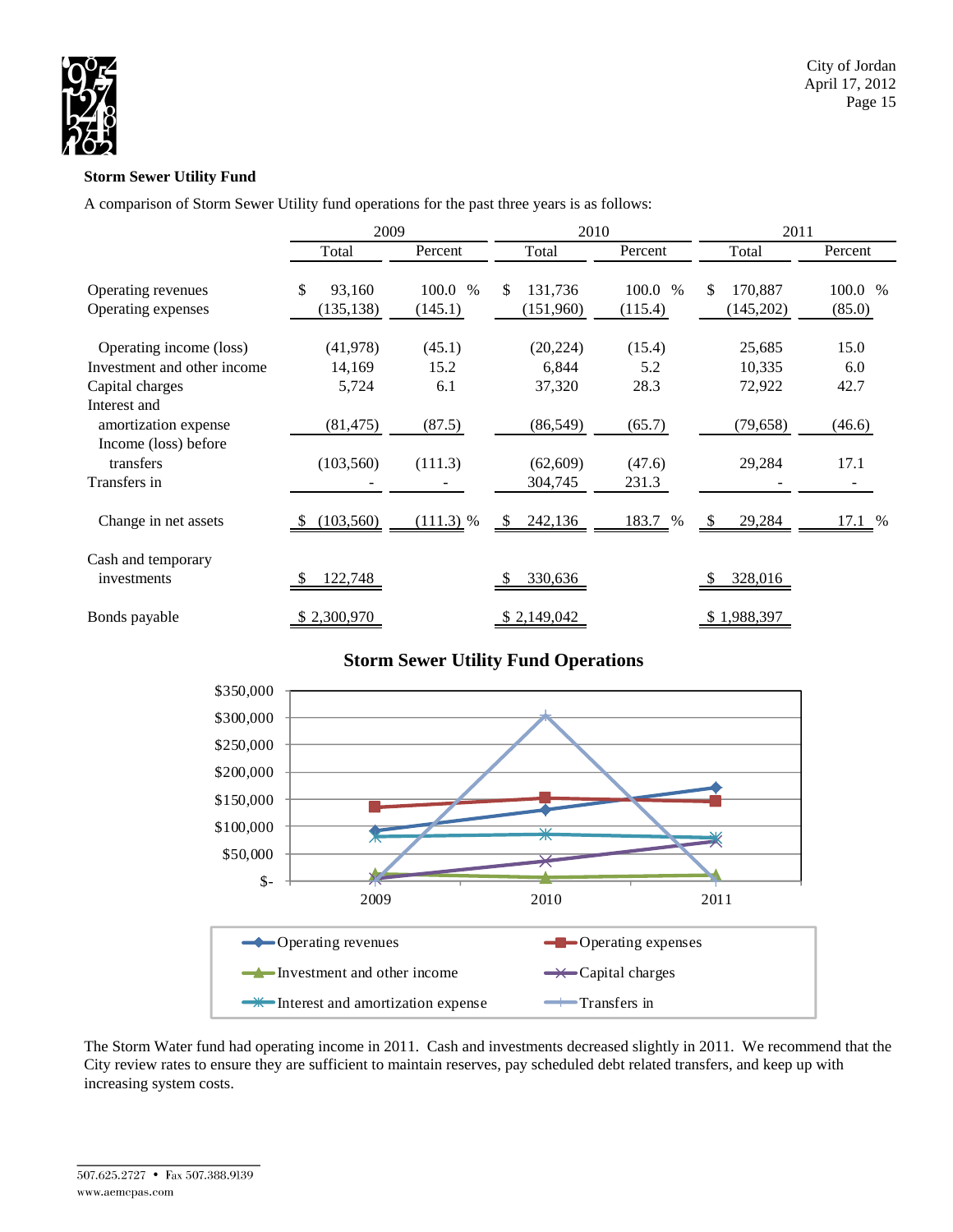

### **Government-wide and Other Ratios**

### **Ratio Analysis**

The following captures a few ratios from the City's financial statements that give some additional information for trend and peer group analysis. The peer group average is derived from information available on the website of the Office of the State Auditor. The peer group averages used for the City was  $4<sup>th</sup>$  class (2,500 - 10,000). The majority of these ratios facilitate the use of economic resources focus and accrual basis of accounting at the government-wide level. A combination of liquidity (ability to pay its most immediate obligations), solvency (ability to pay its long-term obligations), funding (comparison of financial amounts and economic indicators to measure changes in financial capacity over time) and common-size (comparison of financial data with other cities regardless of size) ratios are shown below.

| Ratio<br>Calculation                                   |                                                                   | Source                | 2008                |                | 2009                               |                |                     | 2010           |               | 2011         |
|--------------------------------------------------------|-------------------------------------------------------------------|-----------------------|---------------------|----------------|------------------------------------|----------------|---------------------|----------------|---------------|--------------|
| Debt service coverage                                  | Net cash provided by operations/<br>enterprise fund debt payments | Enterprise funds      |                     | 1.4<br>1.6     |                                    | 0.6<br>2.6     |                     | 0.5<br>1.0     |               | 0.6<br>N/A   |
| Debt per capita                                        | Bonded debt/population                                            | Government-wide       | \$<br>\$            | 4,741<br>2,677 | \$.<br>$\mathcal{S}^-$             | 5,899<br>2,713 | \$<br>\$            | 6,084<br>3,125 | S.            | 4,106<br>N/A |
| Taxes per capita                                       | Tax revenues/population                                           | Government-wide       | $\mathbb{S}$<br>\$  | 409<br>401     | \$.<br>\$                          | 449<br>399     | <sup>\$</sup><br>\$ | 520<br>407     | <sup>\$</sup> | 582<br>N/A   |
| Current expenditures per capita                        | Governmental fund current<br>expenditures / population            | Governmental<br>funds | \$<br>$\mathcal{S}$ | 453<br>663     | <sup>\$</sup><br>\$                | 506<br>625     | <sup>\$</sup><br>\$ | 506<br>624     | $\mathcal{S}$ | 490<br>N/A   |
| Capital expenditures per capita                        | Governmental fund capital<br>expenditures / population            | Governmental<br>funds | \$<br>\$            | 16<br>323      | <sup>\$</sup><br>$\mathcal{S}_{0}$ | 475<br>310     | <sup>\$</sup><br>\$ | 499<br>265     | $\mathbb{S}$  | 51<br>N/A    |
| Capital assets % left to depreciate -<br>Governmental  | Net capital assets/<br>gross capital assets                       | Government-wide       |                     | 77%<br>70%     |                                    | 70%<br>68%     |                     | 68%<br>61%     |               | 58%<br>N/A   |
| Capital assets % left to depreciate -<br>Business-type | Net capital assets/<br>gross capital assets                       | Government-wide       |                     | 79%<br>67%     |                                    | 80%<br>67%     |                     | 80%<br>59%     |               | 76%<br>N/A   |

Represents City of Jordan *Represents Peer Group Average*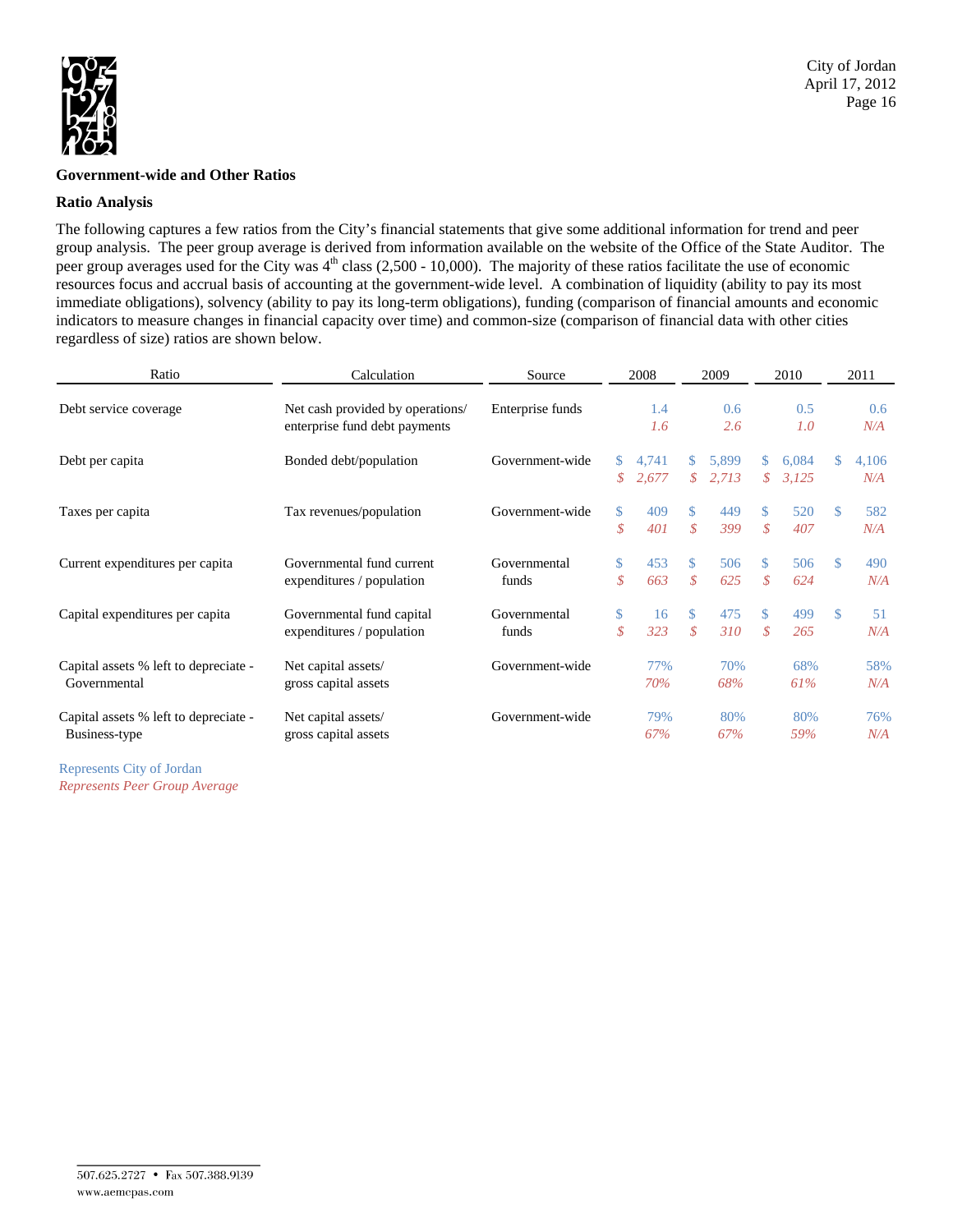

### **Debt Service Coverage Ratio (Solvency Ratio)**

The debt coverage ratio is a comparison of cash generated by operations to total debt service payments (principal and interest) of enterprise funds. This ratio indicates if there are sufficient cash flows from operations to meet debt service obligations. Except in cases where other nonoperating revenues (i.e. taxes, assessments, transfers from other funds, etc.) are used to fund debt service payments, an acceptable ratio would be above 1.

### **Bonded Debt per Capita (Funding Ratio)**

This dollar amount is arrived at by dividing the total bonded debt by the population of the city and represents the amount of bonded debt obligation for each citizen of the city at the end of the year. The higher the amount, the more resources are needed in the future to retire these obligations through taxes, assessments or user fees.

### **Taxes per Capita (Funding Ratio)**

This dollar amount is arrived at by dividing the total tax revenues by the population of the city and represents the amount of taxes for each citizen of the city for the year. The higher this amount is, the more reliant the city is on taxes to fund its operations.

## **Current Expenditures per Capita (Funding Ratio)**

This dollar amount is arrived at by dividing the total current governmental expenditures by the population of the City and represents the amount of governmental expenditure for each citizen of the City during the year. Since this is generally based on ongoing expenditures, we would expect consistent annual per capita results.

### **Capital Outlay per Capita (Funding Ratio)**

This dollar amount is arrived at by dividing the total governmental capital outlay expenditures by the population of the City and represents the amount of capital expenditure for each citizen of the City during the year. Since projects are not always recurring, the per capita amount will fluctuate from year to year.

### **Capital Assets Percentage (Common-size Ratio)**

This percentage represents the percent of governmental or business-type capital assets that are left to be depreciated. The lower this percentage, the older the city's capital assets are and may need major repairs or replacements in the near future. A higher percentage may indicate newer assets being constructed or purchased and may coincide with higher debt ratios or bonded debt per capita.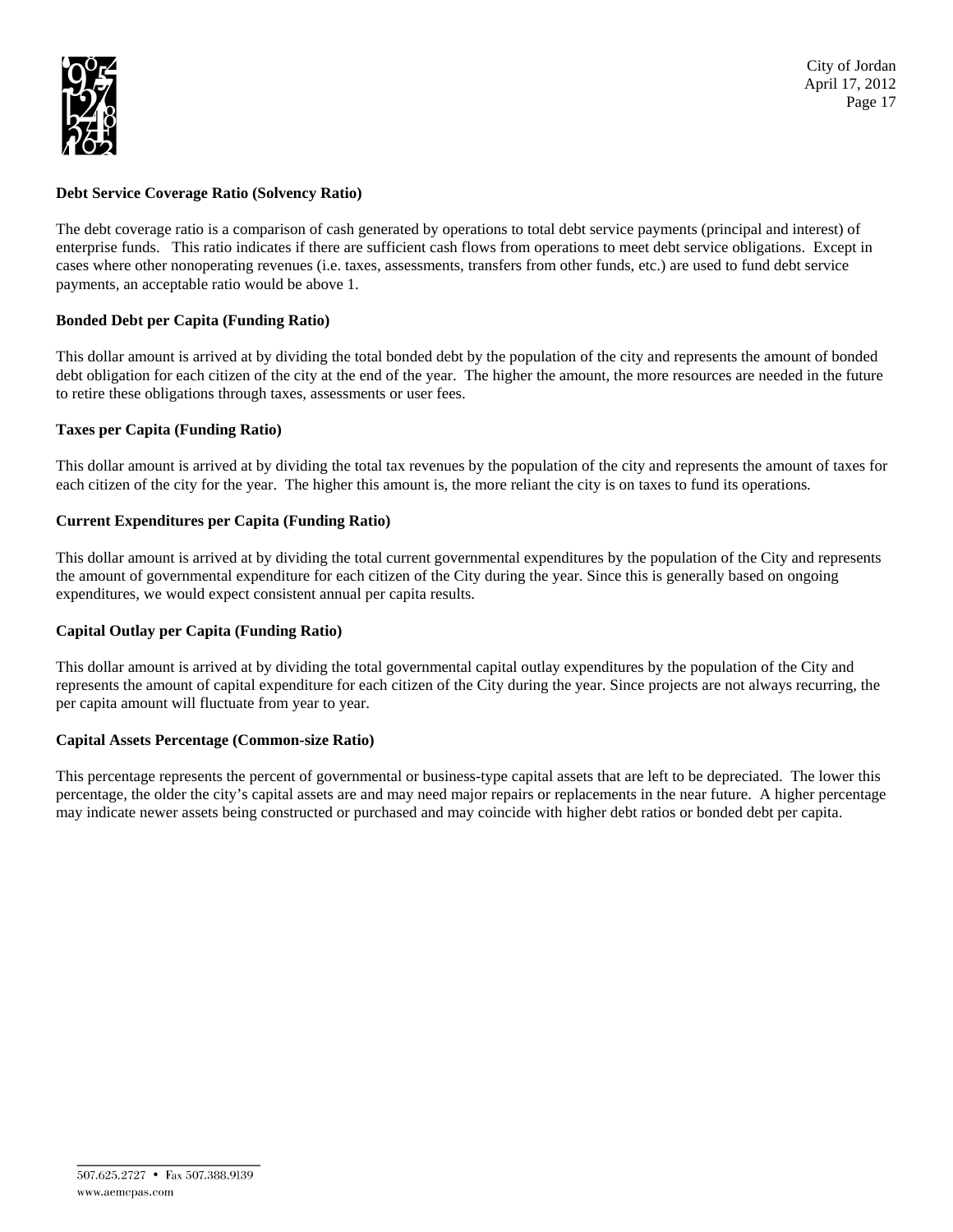

## **Current and Future Statute and Accounting Standard Changes**

**GASB Statement No. 60 -** *Accounting and Financial Reporting for Service Concession Arrangements*

### **Summary**

The objective of this Statement is to improve financial reporting by addressing issues related to service concession arrangements between a transferor (a government) and an operator (governmental or nongovernmental entity) in which (1) the transferor conveys to an operator the right and related obligation to provide services through the use of infrastructure or another public asset (a "facility") in exchange for significant consideration and (2) the operator collects and is compensated by fees from third parties. This Statement also provides guidance for governments that are operators in a service concession arrangement.

This Statement requires disclosures about a service concession arrangement including a general description of the arrangement and information about the associated assets, liabilities, and deferred inflows, the rights granted and retained, and guarantees and commitments.

The requirements of this Statement are effective for financial statements for periods beginning after December 15, 2011. The provisions of this Statement generally are required to be applied retroactively for all periods presented.

### **How the Changes in This Statement Will Improve Financial Reporting**

The requirements of this Statement improve financial reporting by establishing recognition, measurement, and disclosure requirements for SCAs for both transferors and governmental operators, requiring governments to account for and report SCAs in the same manner, which improves the comparability of financial statements.

**GASB Statement No. 61** - *The Financial Reporting Entity: Omnibus an Amendment of GASB Statements No. 14 and No. 34* 

#### **Summary**

The objective of this Statement is to improve financial reporting for a governmental financial reporting entity. The requirements of Statement No. 14 and the related financial reporting requirements of Statement No. 34, were amended to better meet user needs and to address reporting entity issues that have arisen since the issuance of those Statements.

This Statement modifies certain requirements for inclusion of component units in the financial reporting entity. This Statement also amends the criteria for reporting component units as if they were part of the primary government (that is, blending) in certain circumstances.

This Statement clarifies the reporting of equity interests in legally separate organizations as well. It requires a primary government to report its equity interest in a component unit as an asset.

The provisions of this Statement are effective for financial statements for periods beginning after June 15, 2012. Earlier application is encouraged.

### **How the Changes in This Statement Will Improve Financial Reporting**

The requirements of this Statement result in financial reporting entity financial statements being more relevant by improving guidance for including, presenting, and disclosing information about component units and equity interest transactions of a financial reporting entity.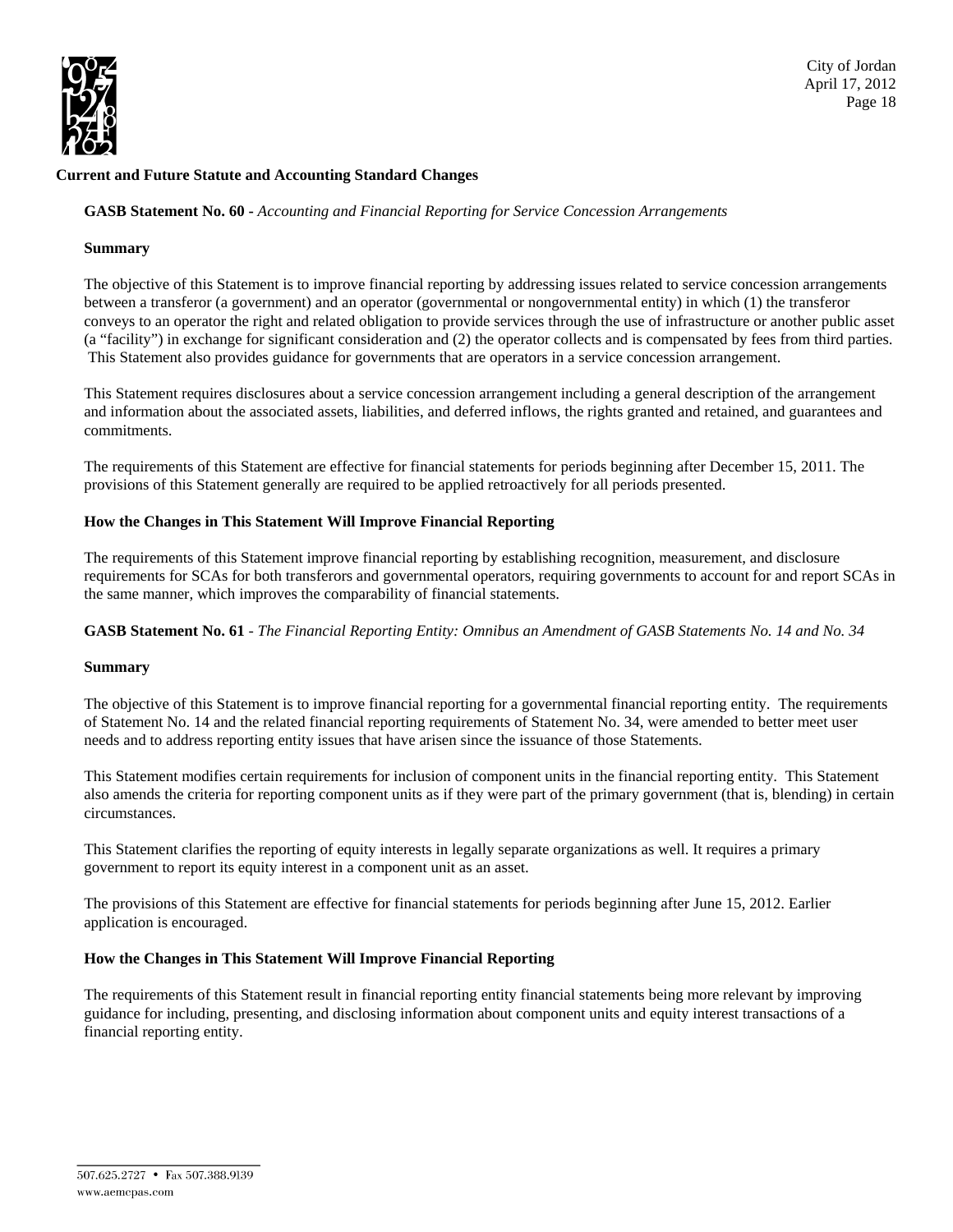

City of Jordan April 17, 2012 Page 19

### **Current and Future Statute and Accounting Standard Changes - Continued**

**GASB Statement No. 62** - *Codification of Accounting and Financial Reporting Guidance Contained in Pre-November 30, 1989 FASB and AICPA Pronouncements* 

### **Summary**

The objective of this Statement is to incorporate into the GASB's authoritative literature certain accounting and financial reporting guidance that is included in the following pronouncements issued on or before November 30, 1989, which does not conflict with or contradict GASB pronouncements:

- 1. Financial Accounting Standards Board (FASB) Statements and Interpretations.
- 2. Accounting Principles Board Opinions.
- 3. Accounting Research Bulletins of the American Institute of Certified Public Accountants' (AICPA) Committee on Accounting Procedure.

This Statement also supersedes Statement No. 20, *Accounting and Financial Reporting for Proprietary Funds and Other Governmental Entities That Use Proprietary Fund Accounting.* 

The requirements of this Statement are effective for financial statements for periods beginning after December 15, 2011. Earlier application is encouraged. The provisions of this Statement generally are required to be applied retroactively for all periods presented.

### **How the Changes in This Statement Will Improve Financial Reporting**

The requirements in this Statement will improve financial reporting by contributing to the GASB's efforts to codify all sources of generally accepted accounting principles for state and local governments so that they derive from a single source.

**GASB Statement No. 63** - *Financial Reporting of Deferred Outflows of Resources, Deferred Inflows of Resources, and Net Position* 

#### **Summary**

This Statement provides financial reporting guidance for deferred outflows of resources and deferred inflows of resources. Previous financial reporting standards do not include guidance for reporting those financial statement elements, which are distinct from assets and liabilities.

### **How the Changes in This Statement Will Improve Financial Reporting**

The requirements of this Statement will improve financial reporting by standardizing the presentation of deferred outflows of resources and deferred inflows of resources and their effects on a government's net position.